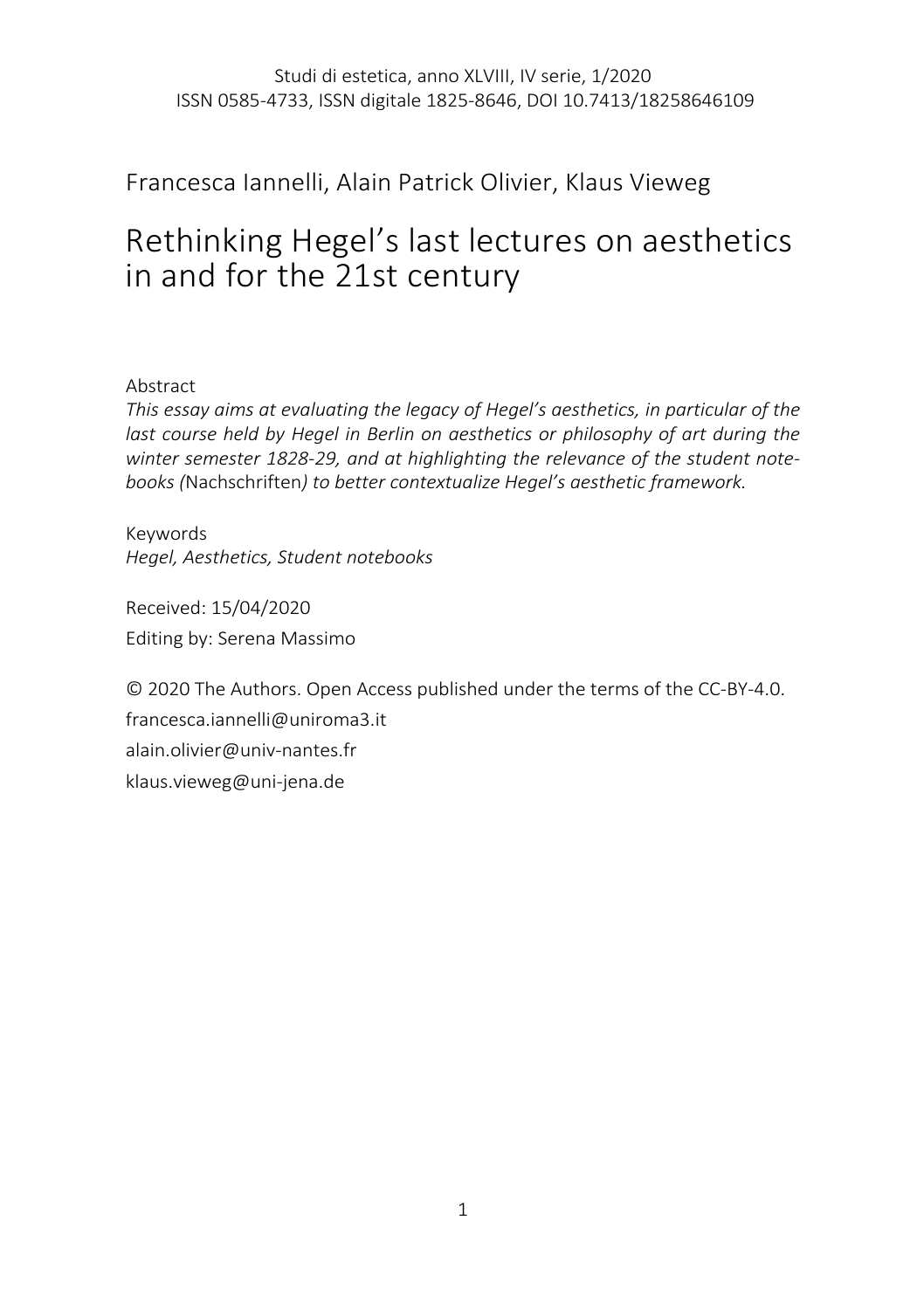#### *Introduction*

An important anniversary inevitably brings with it the need to take stock in Hegel's legacy. So it was in 1970, the bicentennial of G.W.F. Hegel's birth and so it is nowadays, fifty years later, with many conferences and events organized around our globalized world<sup>1</sup>. The year 2020 offers us important opportunities for reflection from several points of view and according, at least, to three different perspectives which can be conveniently labeled as (a) generalist, (b) aesthetic and (c) political. In addition to the main anniversary of Hegel's birth that (a) encourages us to wonder, first of all, what remains of his systematic philosophy for our fluid, hyperconnected and social era, there are at least two other bicentenaries for Hegel scholarship b) in the aesthetic and c) in the political-practical field, that cannot be overlooked: two hundred years have passed since the first Berlin lecture on philosophy of art was held in 1820-21. This occasion invites us to ask ourselves 200 years later the relevancy of Hegel's theory of art and what surprises it may hold for the future. Trying to respond to and to deal with this challenging task is the main aim of this essay as well as of the monographic section of the present issue of "Studi di Estetica"*.*  Another important bicentenary in the year 2020 urges us to consider, two centuries after the publication of the *Foundations of philosophy of right* (1820), how contemporary practical discussions or sustainable development goals could benefit from Hegel's political thought<sup>2</sup>.

Let us return now to the heart of our essay and to the challenge of grasping the still unexpressed and latent potentials hidden in the aesthetics lectures, in particular in the last one. Hegel's aesthetics has continued to generate new debates and new discoveries in the field of philosophy in the early 21st century as can be seen in studies by Geulen (2002), Danto (2003), Henrich (2003), Gethmann-Siefert (2005), Malabou (2005),

<sup>2</sup> The special double issue of the "Hegel-Studien" 53-54 is dedicated to this practicalpolitical anniversary. It is clearly not possible here to mention all the most significant publications in the last few years; therefore, we refer to the important and exemplary contribution in this respect made by Vieweg 2012, Honneth 2015, Brooks, Stein 2017, Schmidt am Busch 2017, Quante 2018.

<sup>1</sup> For the bicentennial see Gadamer 1974 and Rauh, Gerlach 2009. Numerous are the academic and cultural initiatives organized for the 250th anniversary of Hegel's birth in every part of the world. There are even artistic events planned dedicated to remembering Hegel, i.e. *Hegel und seine Freunde*, an exhibition at the Museum of Modern Literature in Marbach (Gfrereis, Richter 2019); *Abenteuer Denken. Der Jenaer Hegel*, an exhibition in the Romantikerhaus in Jena and *With Hegel in the XXI century - A philosophical exhibition* in Rome (see Iannelli et al. 2020, forthcoming).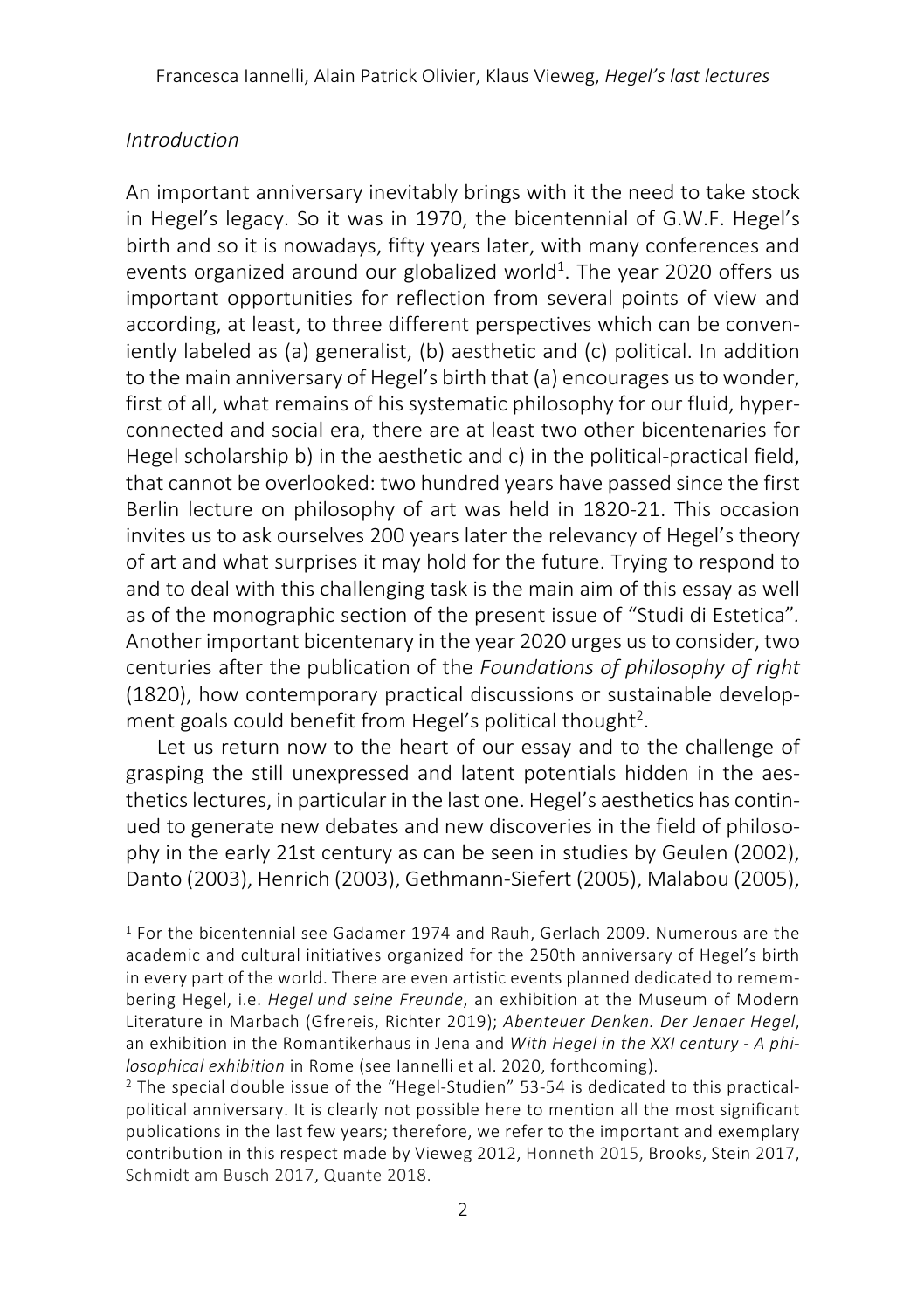Pippin (2013), Rancière (2013) and D'Angelo (2019). The wind of renewal that has profoundly shaken Hegel scholarship in the aesthetic field has provoked a "recent return to Hegel" (Aldouri 2018: 1), even by art historians. Hegel's aesthetics is also discussed in various fields of human sciences, like archeology, psychoanalysis or the theory of contemporary art (Squire, Kottmann 2018), and its dialectical frame remains an inspiration for philosophical education and for artistic practice (Iannelli et al. 2020, forthcoming) as well. This is particularly the case in France, Germany and Italy in the last decade<sup>3</sup>. But this is also the case in the English-language literature, even if the tradition of analytic philosophy was originally built as an alternative to German Idealism<sup>4</sup>.

In the context of the international renaissance in research on Hegel's philosophy of art, not only the structure of the aesthetics, but also the contents should be brought to the fore in the coming years. This includes: the relationship between art and history, beauty of nature and beauty of art, romantic aesthetics and modern art, theory of imagination and pictorial turn, beauty and ugliness in modern art, Hegel's thesis of the end of art as the beginning of free art and the future of art, and of course the theory of the different arts: architecture, sculpture, painting, music and poetry (from an historical and a contemporary perspective). Parts of Hegel's speculation which have long been neglected, like his theory of symbol and oriental art, find a new actuality in the context of globalization, whereby the renewed interest for the classical conception of the beautiful can open new connections with anthropology and raise the question of the body and the animal.

But the interest in Hegel's philosophy of art is also connected with new discoveries and new publications concerning the sources of his lectures. One problem of Hegel's aesthetics since the 19<sup>th</sup> century has been the fact that he never published his lectures on aesthetics. We could consider with good reason that the posthumous texts edited by his disciples and friends did not have the same consistency as the works published by Hegel himself in his lifetime. This is particularly the case with regard to the aesthetics. In recent decades, scholars are in fact publishing the original lectures based upon various manuscript notebooks of the students.

<sup>3</sup> See Olivier, Weisser-Lohmann 2010; Siani 2010; Farina, Siani 2014; Vieweg, Iannelli, Vercellone 2015; Farina 2015; Campana, Illetterati 2016; Iannelli, Garelli, Vercellone, Vieweg 2016; Farina 2016; Siani 2017; Olivier 2017; Sandkaulen 2018; Vieweg 2018; Campana 2019; Iannelli, Vercellone, Vieweg 2019.

<sup>4</sup> James 2009, Moland 2019, Peters 2015, Pinkard 2007, Pippin 2008, Pippin 2013.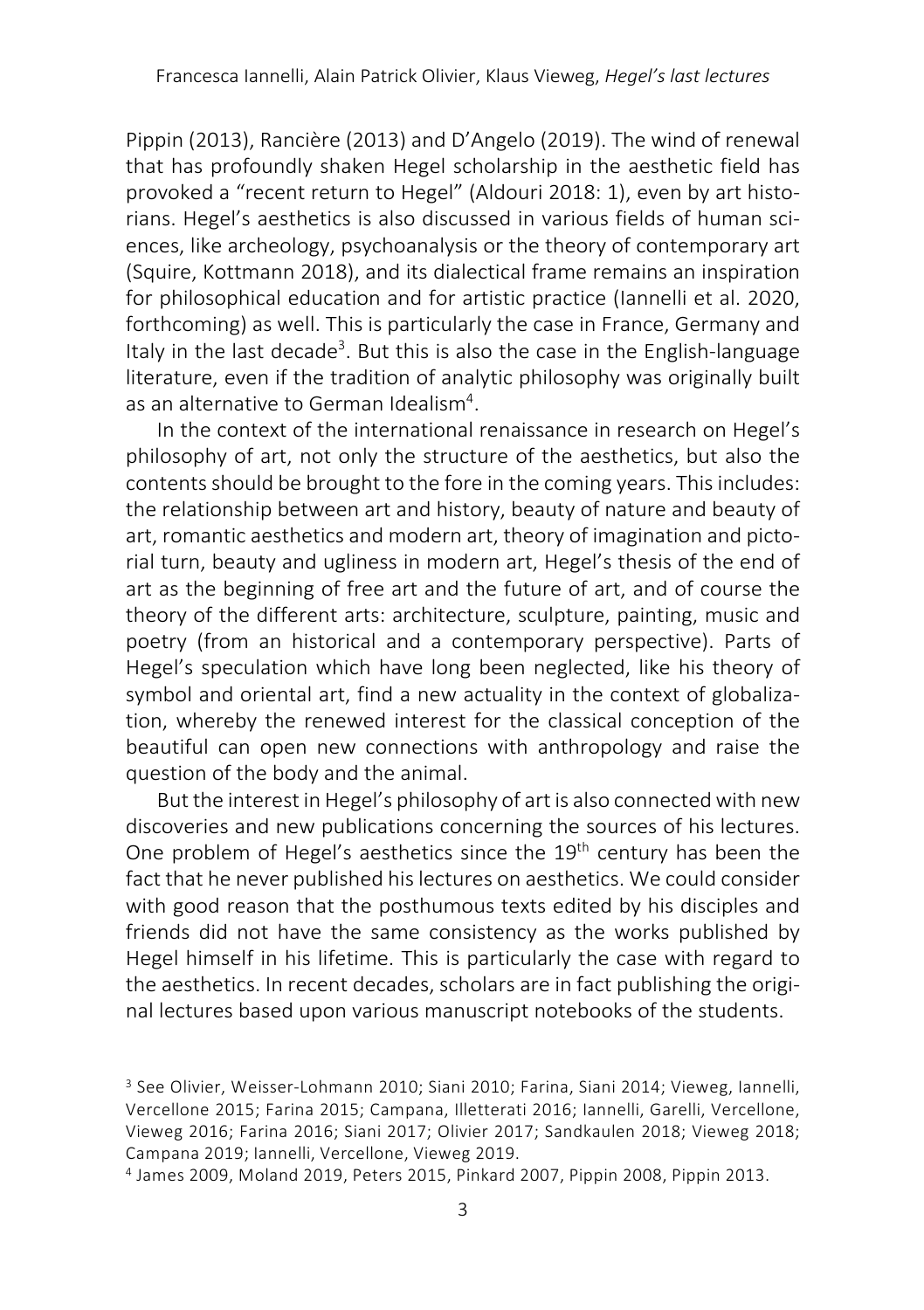An important step in this process is now the publication of Hegel's last lectures on aesthetics (Heimann 1828-9). The presentation of the discussions relating this last version is the topic of the present paper. A range of philosophical and aesthetic questions is namely connected with this last step in the publication of the sources. Shall we speak about "aesthetics" or about "philosophy of art"? Does the last lecture provide a different conception of art and the arts? Is the content newor organized differently in the last version? Do original perspectives arise on the senses involved in the aesthetic fruition, or does the last course confirm the division between higher theoretical senses and lower practical ones<sup>5</sup>? Do we find elements for a more metaphysical perspective – Platonic or an idealist option ‒ or a more positive, scientific and historical approach to art? Does this last course help to better contextualize the Hegelian rejection of the principle of imitation<sup>6</sup>? Is the controversial thesis of the end of art present, emphasized or diminished? Did Hegel say that art was dead or that any human thought is more sublime than all nature? Do we find the definition of the beautiful as the appearance of the idea? Is there any modification in the conception of art due to new presentation of the general system in the second edition of Hegel's *Enzyklopädie* (GW 19)? Are the lectures an application of the systematic and dialectical philosophical conception of this whole system, which would ignore the singularity of the work of arts and the aesthetic experience or which would approach the arts in a perspective of an overhang? Or is the system built on the immanent and prior encounter with the arts? Shall we highlight the sensible texture of his thinking relating to the arts and not only the rigorous dimension of his deduction<sup>7</sup>? Did Hegel change his appreciation of the arts and the works of art, like instrumental music, romantic painting or symbolic poetry that could explain some contradictions present in the traditional edition? Does this last aesthetics course enrich and integrate other Hegelian reflections, presented in other published works or in other Berlin lectures, on the tragic action and guilt<sup>8</sup>? Did he follow a more enlight-

<sup>5</sup> On this topic, see Paul Kottman's *Noli tangere: On the limits of seeing and touching in Hegel's philosophy of art in this issue.*<br><sup>6</sup> See in this sense, Francesco Valagussa's contribution *Tramonto dell'imitazione e filo-*

*sofia dell'arte nella* Vorlesungsmitschrift *di Adolf Heimann* in the present issue.

<sup>7</sup> See Jacques Rancière's contribution *Les vertus de l'imparfait* in the present issue of "Studi di Estetica".

<sup>&</sup>lt;sup>8</sup> On the different intersections and overlaps between the various courses held by Hegel on aesthetics and philosophy of right in Berlin, and in particular on the tragic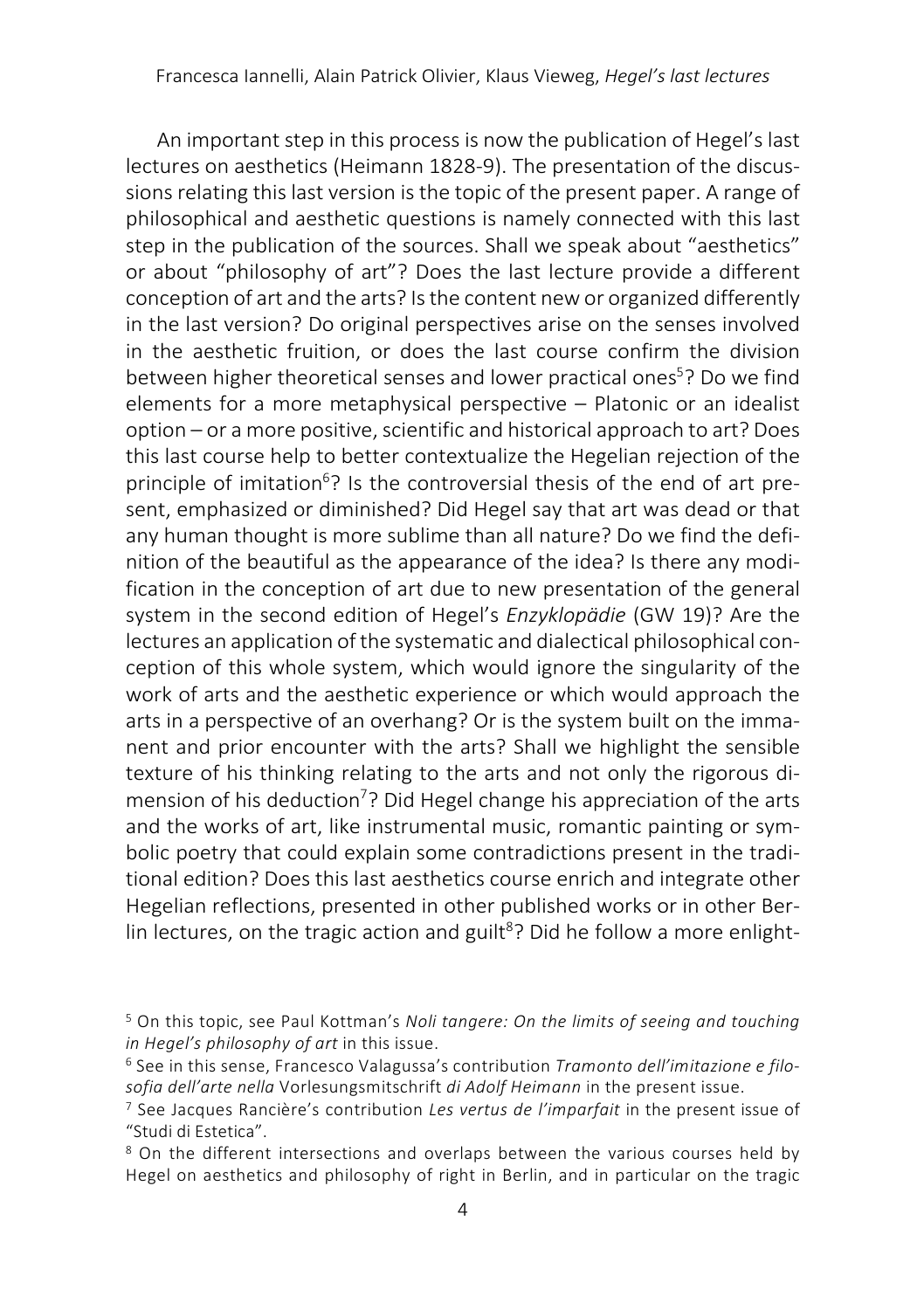ened and cosmopolitan conception of the aesthetic than the national and Christian-theological oriented text published by Hotho? Shall we speak of a monarchic, a bourgeois or a more democratic conception of art? And could Hegel's lectures finally be an inspiration for the arts today?

Of course, we have to take into account that Hegel was a philosopher of the late 18th century and early 19th century. He defined the role of philosophy to capture its time in form of the thought. But did this aesthetics provide at least a relevant theory of the arts of that time? Do we find any specific mention of the most important artists of his time, like Karl Friedrich Schinkel, Caspar David Friedrich, Ludwig van Beethoven or Friedrich Hölderlin? What was then the reception of Hegel's last lecture on aesthetics? Who were the listeners and how did they relate to the lectures? What was Hegel's relationship to his students Felix Mendelssohn Bartholdy, Heinrich Heine, or Bruno Bauer, for example? How much did this last lecture, directly or indirectly, influence the Young Hegelians debate on the complex relationship between art, religion and philosophy?

All these questions are historical as well as epistemological regarding the aesthetics as philosophy of art, since some scholars have criticized Hegel's pernicious speculative or metaphysical conception of art, which could be replaced by a more empirical conception of aesthetic experience, where even the romantic concept of art could disappear.

We cannot  $-$  and will not  $-$  answer all these questions in the present paper; many topics will be covered in detail in some articles collected in the monographic part of this issue, but in any case the sources of Hegel's last lectures of 1828-29 give the opportunity to formulate new answers and a new appreciation of Hegel's aesthetics. In what follows, we will focus on historical questions regarding (i) the state of the sources, (ii) the background of the aesthetics and (iii) the artistic events that the lectures were connected with, in order to make explicit the connection between philosophical speculation, aesthetic experience and art history and in order to highlight the development and coherent logical structure as well as the extremely dense and various content of the different texts documenting Hegel's last lecture on aesthetics in Berlin.

action, see G. Battistoni's *Azione e coscienza in Hegel: tra filosofia dell'arte e filosofia del diritto* in this issue of "Studi di Estetica".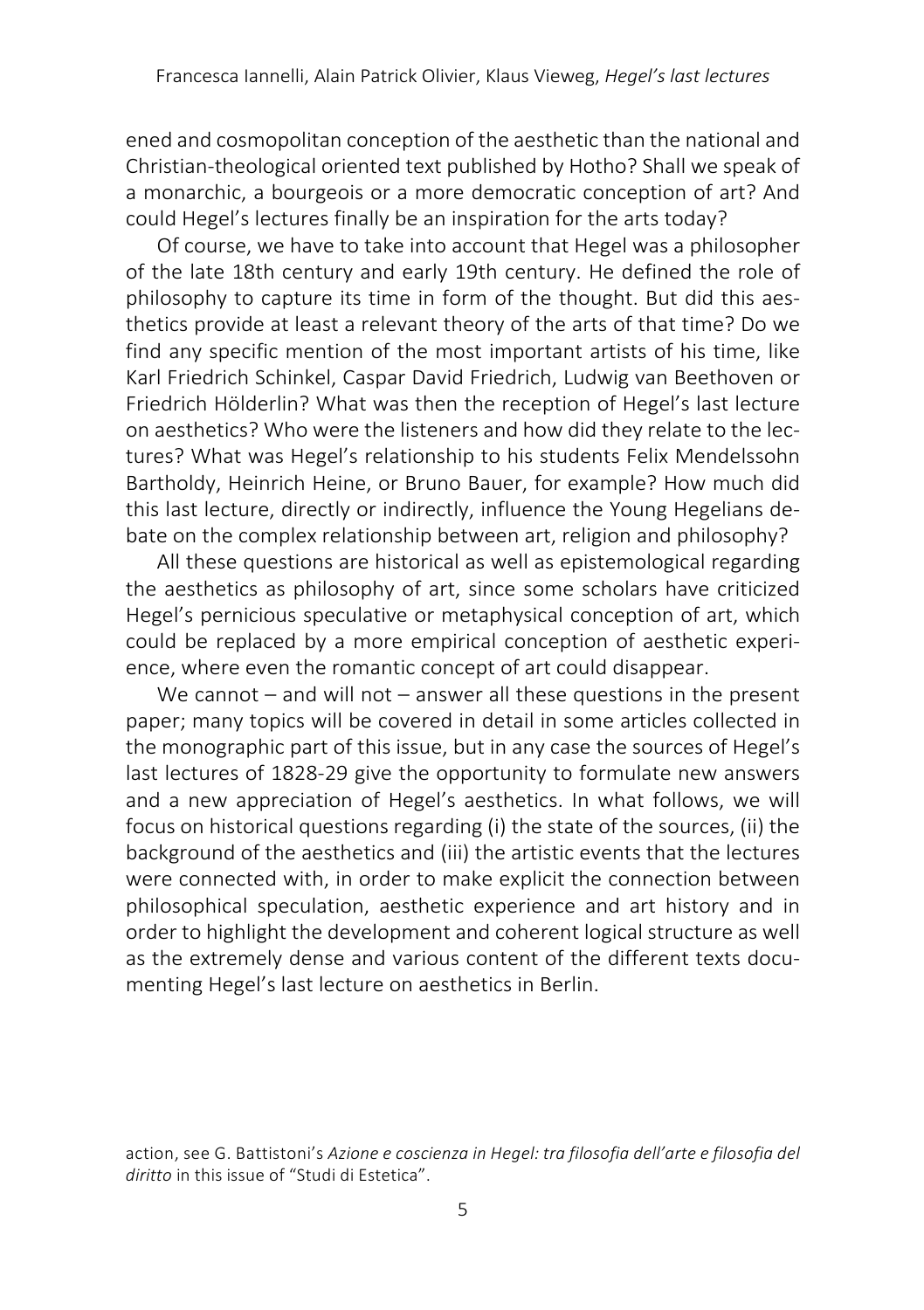Francesca Iannelli, Alain Patrick Olivier, Klaus Vieweg, *Hegel's last lectures*

# 1. *Some remarks on the status of research on Hegel's aesthetics today*

It is nowadays well known that Hegel never published a work of his own systematically dedicated to aesthetics. However, he gave five lectures on *Aestheticam sive philosophiam artis* (aesthetics or philosophy of art) at the University of Heidelberg in 1818 and then at the University of Berlin in 1820-21; 1823, 1826 and 1828-29. We have not received any transcript from the Heidelberg course, while at least one transcript has survived for all other courses. Such testimonies have long remained on the sidelines of research. For nearly two centuries, Hegel's aesthetics in fact has been passed down through the posthumous edition procured by Hegel's pupil and successor Heinrich Gustav Hotho (1835-38; 1842), in which the editor's own positions were unfortunately incorporated and the various lectures of the different years compiled in one book. György Lukács (1951), for example, criticized the fact that Hotho's edition did not enable the reader to follow the progression of Hegel's thought regarding the aesthetics. The first attempt to provide a critical edition (Lasson 1931) did not change the situation, given that the edition was not finished and actually did not take into account the last Berlin lecture from 1828-29. Since the 1980s the situation has changed. Annemarie Gethmann-Siefert had placed Hotho in contradiction with himself by publishing his own notebook for the year 1823, which is very different from the text of his own posthumous edition (see Brown 2014).

Various manuscripts were published, documenting the first three Berlin courses on philosophy of art<sup>9</sup>. In 2015, the same or different manuscripts of the first two courses were published or reprinted in the critical edition *Historisch-Kritische Gesamtausgabe G.W.F. Hegels* (GW 28,1). A second volume followed, including the 1826 lectures in 2018 (GW 28,2) and a third volume is in preparation with the 1828-29 lectures. With the publication of Adolf Heimann's transcript (Olivier, Gethmann-Siefert 2017), a very important desideratum of international Hegel scholarship finally comes true. Up to 2017 it had been impossible to reconstruct with any accuracy the development of Hegel's Berlin aesthetics, let alone to trace the individual nuances that proved to be characteristic in the course of the lectures from the winter semester of 1820-21 to both the summers of 1823 and 1826, and finally in the last college from the winter semester of 1828-29.

<sup>9</sup> Schneider 1995; Gethmann-Siefert 1998 (= Brown 2014); Gethmann-Siefert, Collenberg, Iannelli, Berr 2004; Gethmann-Siefert, Kwon, Berr 2004; Olivier 2005.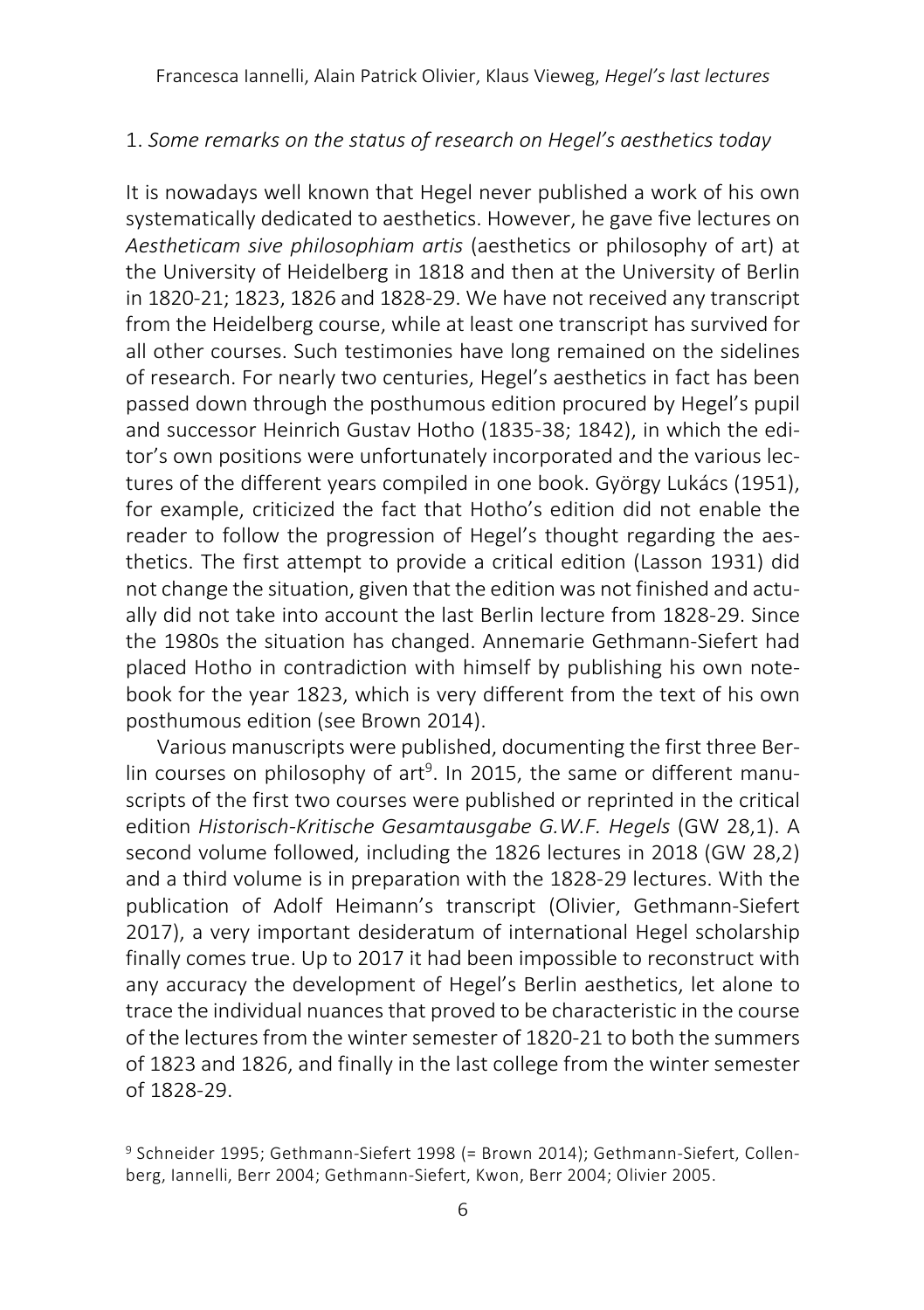Since the fourth aesthetics lecture held 1828-29 by Hegel in Berlin was the last one before his sudden death in November 1831, the sources arouse great interest for purely historical-cultural reasons. The lecture in fact was a considerable success. Among the impressive number of 86 students were such prominent listeners as the young Felix Mendelssohn Bartholdy, Bruno Bauer, Heinrich Heine, as we have already mentioned, as well as Franz Theodor Kugler, Wilhelm Vatke or Johann Gustav Droysen. Moreover, the lecture took place between the second (1827) and third (1830) editions of the *Encyclopedia*. Hegel introduced the threefold structure, which was to become familiar through the print version Hotho procured from 1835 to 1838. It reflects the systematic new version of the philosophy of art, which Hegel only arrived at toward the end of the Berlin period and which had no equivalent in the three preceding aesthetic colleges. But what makes this text so significant is not only its documenttary value, but also the important innovations that appear here, proving that Hegel's aesthetics should not be considered a closed work, as Hotho's traditional edition suggests. It can be seen that Hegel used his various lectures like an open construction site, which provided him with the material for the constant expansion, revision and progression of his thought processes.

With the publication of the sources for the four Berlin lectures, it is now possible to understand how Hegel was working and to take into account the processual character of his aesthetics and its openness to new materials, facts and ideas which had been neglected by Hotho. It makes it possible as well to make a precise relationship between Hegel's experiences and the artistic events on one hand, and the philosophical conception developed in these lectures on the other, which had not been possible until now. We are able to date every lecture and to establish a comparison with the actual life of the arts in Berlin at the time of the lectures, i.e., between 27 October 1828 and 2 April 1829. The last lectures on aesthetics took place five times a week in that period, and the duration of this one-semester lecture is approximately 95 hours. This enabled Hegel to develop a rich conception of the aesthetics even if the content cannot be compared with the three volumes of Hotho's compilation full of extrapolations.

We have access today to four different notebooks from students who attended the lectures and wrote down the content of them. They made their manuscript either during the lectures(*Mitschriften*), or after the lectures, sometimes by comparing various texts (*Ausarbeitungen*). The first kind of texts are immediate, and in that extent are more reliable sources;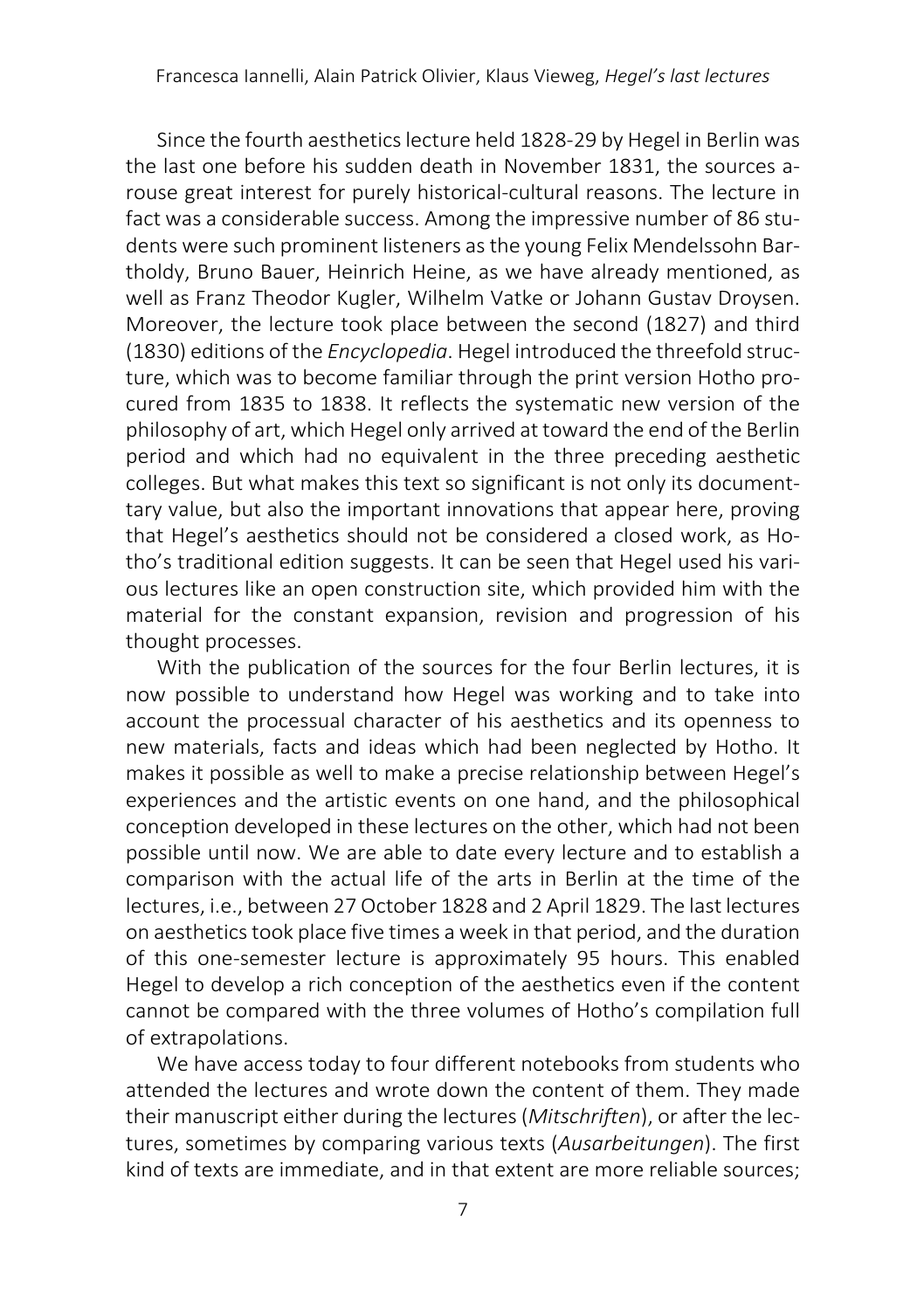whereas other texts are often well written, providing a synthesis, but with sometimes less extensive content and without the same level of authenticity. Regarding the lectures on aesthetics of 1828-29, three texts belong to the first kind of manuscripts (Heimann 1828-9; Libelt 1828-9; Rolin 1828-9) and one to the second (Anonymous 1828-9). The comparison with other notebooks related to the 1828 lectures shows that Heimann provided the most truthful information and most complete text even if he was not a philosopher and a dialectician, but rather a philologist<sup>10</sup>. Karol Libelt was a profound philosopher, but his notebook is not so exhaustive, precise and well formulated. Hippolyte Rolin was a Belgian student whose manuscript is written in rough German with some French marginalia, but which ends at the beginning of the third part of the lectures. We can notice incidentally that both Libelt and Rolin were involved in the Revolution in 1830. The anonymous manuscript from the Staatsbibliothek Berlin is a clear and synthetic work clearly written after the time of the lecture (*Ausarbeitung*), probably for other students, as was often the case.

The last lecture of the winter semester 1828-29 was already partially documented, since the *Introduction* and the "General part" of Karol Libelt's notebook have been published (Schneider 2004-05; Schneider 2010) as well as the music chapter (Olivier, Gethmann-Siefert, Espina 1996). Therefore, the publication of a notebook - like Heiman's notebook ‒ documenting the entire fourth cycle of lectures on aesthetics held by Hegel during the winter semester 1828-29 has been expected for a very long time, and now it is finally time to rethink and reinterpret Hegel's aesthetics in a new perspective $11$ .

Some scholars have already taken notice of the notebooks and transcriptions of the various lectures. Gethmann-Siefert referred systematically to the students' notebooks in order to clearly demonstrate the distortions made by H. G. Hotho in his edition. She referred very often to the manuscript of Karol Libelt in the Introduction of her edition to the Hotho transcript, as well as in her various studies on Hegel's aesthetics, on the end of art, of Goethe's Diwan, on the Düsseldorf painters, on the Dutch paintings, or on the opera as Gesamtkunstwerk (Gethmann-Siefert 2014:

<sup>10</sup> Adolf Heimann (1809-74) received his doctoral degree in 1833 in Berlin with the thesis *De Thucydidis orationibus* and later taught German at University College London. <sup>11</sup> Heimann's notebook will also be the basis for the last volume of Hegel's lecture on aesthetics to be printed in the German edition of the *Gesammelte Werke* (28.3) using another transcript made by Niklas Hebing. This transcript has already been discussed by some scholars in Sandkaulen in Hegel 2018.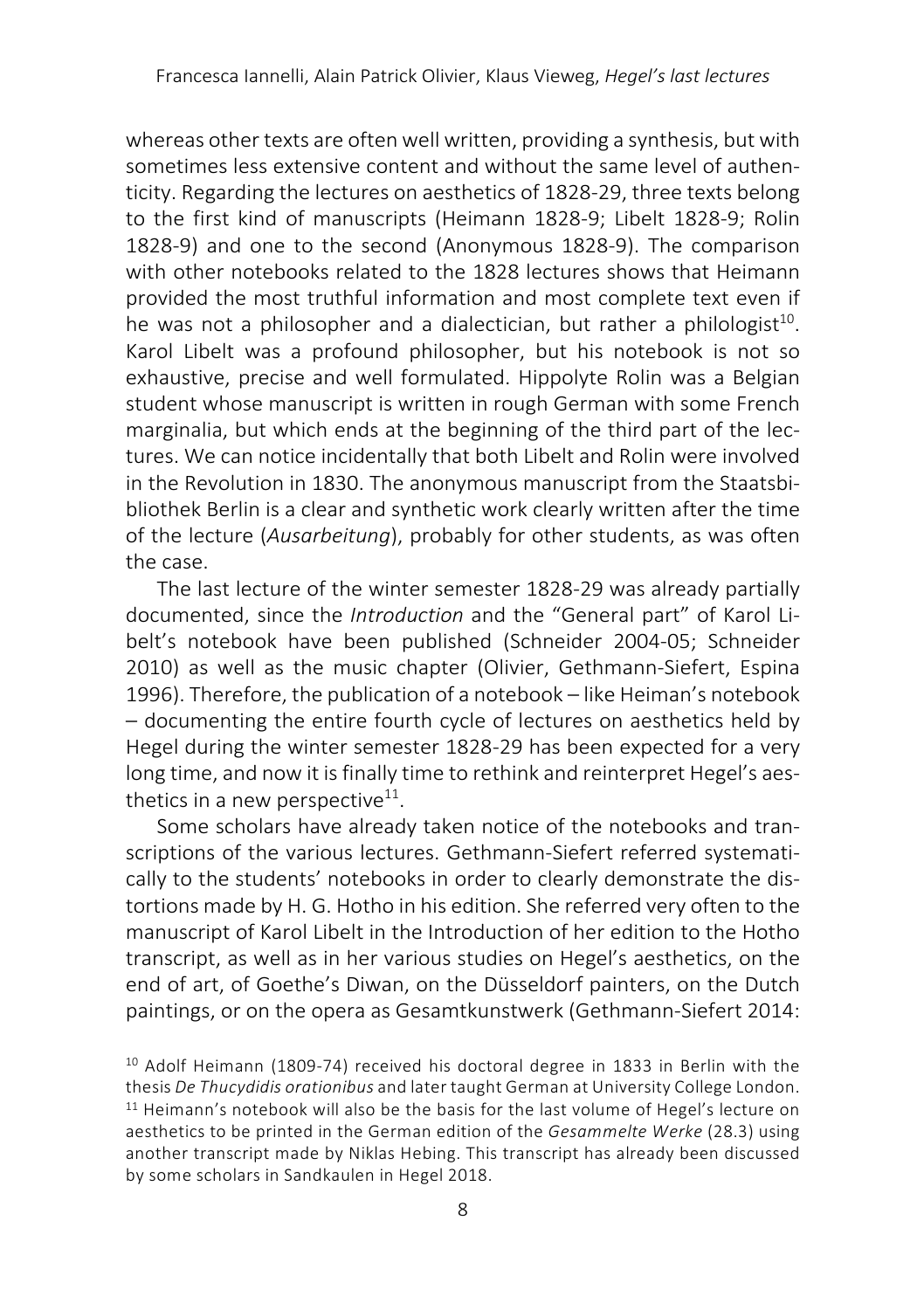125, 131, 155, 164). Other scholars  $-$  like Gadamer (1986)  $-$  have published, thanks to Gethmann-Siefert, various studies on Hegel's aesthetics, which take into account notebooks relating to the different years of Hegel's teaching at the Berlin University and already quoted the 1828-29 transcripts in their studies on Hegel's aesthetics. These studies concerned the whole lecture (Rutter 2010; Sandkaulen 2018) as well as different topics, such as the beautiful, the idea and the ideal (Hilmer 1997; De Vos 2008; Iannelli 2013; Peters 2015), ugliness (Iannelli 2007), the end of art (Gethmann-Siefert 2013; Vieweg, Iannelli, Vercellone 2015; Iannelli 2015), symbolic art (Kwon 2001; Olivier 2010; Farina 2015; Ventura 2018), garden art (Berr 2010), painting (Collenberg 1992; Collenberg 2008; Olivier 2016; Pinna 2005; Schneider 1998-99), music (Olivier 2003) and literature (Hebing 2015; James 2009).

# 2. *Cultural and artistic background*

Another clear sign of the desire to take stock in the last 250 years of Hegel's legacy, and at the same time to encourage a new interpretation of the philosopher, is the publication of an extensive biography written by one of the contributors of the present article (Vieweg 2019), which offers an overall presentation of Hegel's life and work and shows how connected the speculative element in the philosophy is with the very material element of his life and time. The biographical context is in fact essential to better situate Hegel's aesthetic theories. Therefore, in order to comprehend the cultural and artistic milieu in which Hegel's Berlin lectures on aesthetics took place, a quick reconstruction of some of the most important artistic stimuli that Hegel had in the thirteen years he spent in Berlin is indispensable. Berlin was a vibrant city where art offered a powerful compensation for political life inhibited by censorship under Friedrich Wilhelm III (1770-1840), King of Prussia (Vieweg 2019: 545-56). The last lecture of 1828-29 was held after about 10 years of intense, passionate and tireless cultural life in Berlin, to which precious and unforgettable artistic journeys in Germany (Munich 1815; Dresden 1820, 1821 and 1824; Cologne 1822), Holland (1822), Vienna (1824) and Paris (1827) were added.

In addition, in the previous years spent in Nuremberg (1808-16) and Heidelberg (1816-18), Hegel had already dedicated himself extensively to artistic fruition. The extremely rich art collections in Nuremberg, and in the Weißenstein Castle in Pommersfelden, where he could view numer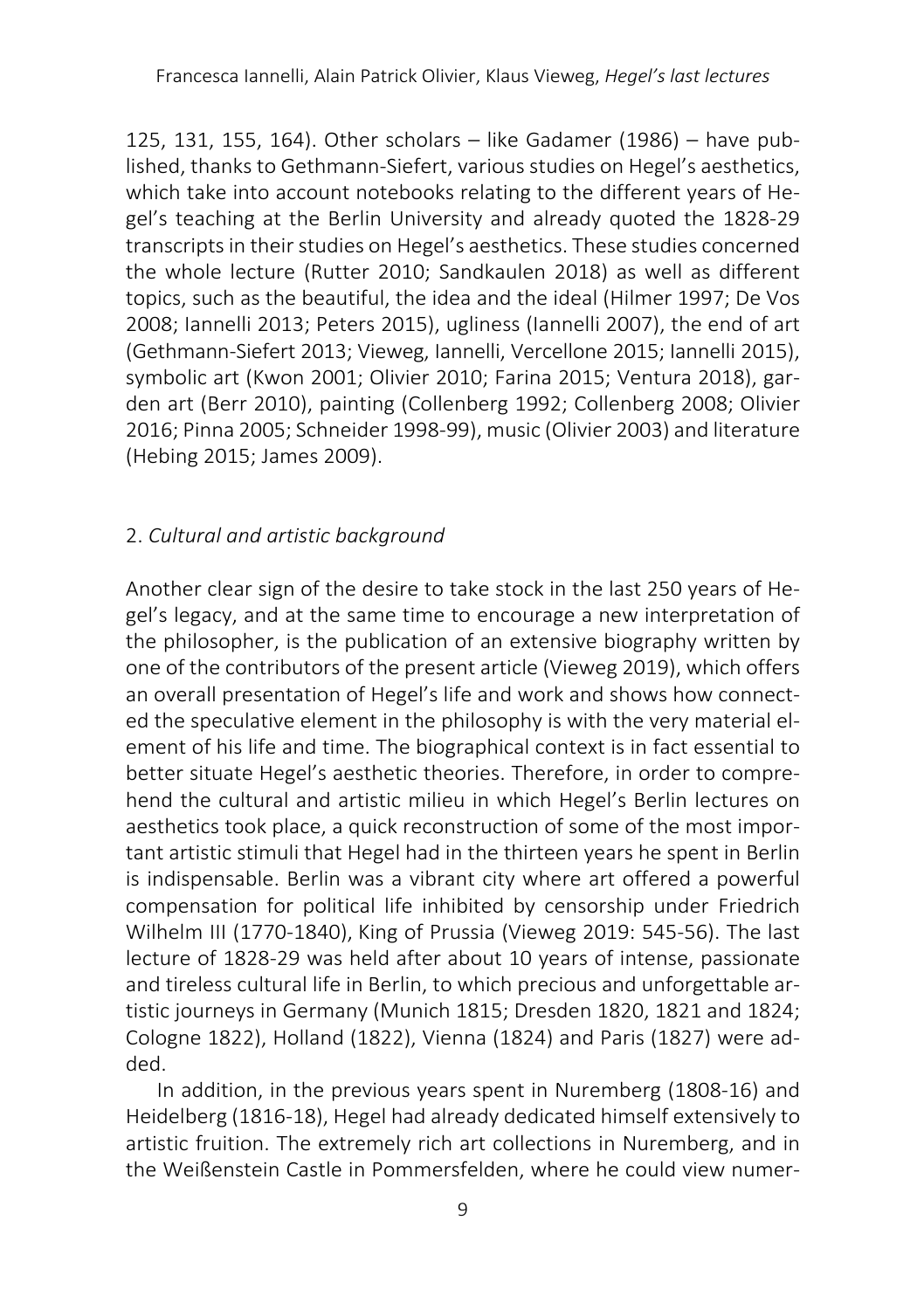ous masterpieces of painting, refined his pictorial sensibility (see Vieweg 2019: 356-9). Then, in Heidelberg the musical evenings at Anton Thibaut's house and the acquaintances with the jurist and musicologist would be the birthplace of some famous theses of the Hegelian lectures on aesthetics as the primacy of the human voice over any instrument, or the appreciation of early Italian church music as expression of the ideal and not only as a first step in the history of music (Heimann 1828-9: 121). At the same time, the exchanges with his university colleague and philologist Friedrich Creuzer will broaden his aesthetic reflection on symbolic as well as classical art, just as his acquaintances with the Boisserée brothers will offer Hegel a revelation on the power of medieval art through the fruition of an excellent collection of paintings (see Vieweg 2019: 429-32).

However, it was only during the Berlin period (1818-31) that his artistic thirst was not only satiated, but also piqued, stimulated and sublimated into a refined theory. The reception of a large number of works of art and the exchange with some leading figures of the culture of the time was a decisive prerequisite for Hegel's legendary lectures at the Berlin University on the philosophy of art. Hegel was a member of two scientific associations, the *Kunstverein* and the *Wissenschaftlicher Kunstverein,* which were encouraging the development of the arts as well as a scientific and critical approach of art. He knew the studios of the important sculptors Christian Daniel Rauch, Johann Gottfried Schadow and Christian Friedrich Tieck, as well as the Giustiani and Solly collection.

This was the period in which the first public Museum opened in Berlin in 1830. The project had been planned since the 1790s, as the King of Prussia, Friedrich Wilhelm II (1744-97) asked Aloys Hirt to organize the institution. Hirt, professor of archeology and theoretician, influenced Hegel in his conception of the beautiful since that time and even beyond, so much so that Hegel quotes his article *Versuch über das Kunstschöne* from 1797 in his last lectures<sup>12</sup>. The museum had an educational purpose like the University and had to be built after a scientific model, actually the same scientific model of an art history that is found in Hegel's lectures on aesthetics. There is therefore a close connection between Schinkel's architecture of the museum and Hegel's conception of aesthetics as a speculative art history (Wyss 2008). Hegel's student F. Waagen, an art historian, became director of the Museum. Hegel probably alluded to the Museum project as he stated in his lecture on painting of 18 February

<sup>12</sup> For a better contextualization, see Donougho's contribution *Hegel's "characteristic" (die Charakteristik) in 1828-9*, in this issue of "Studi di Estetica".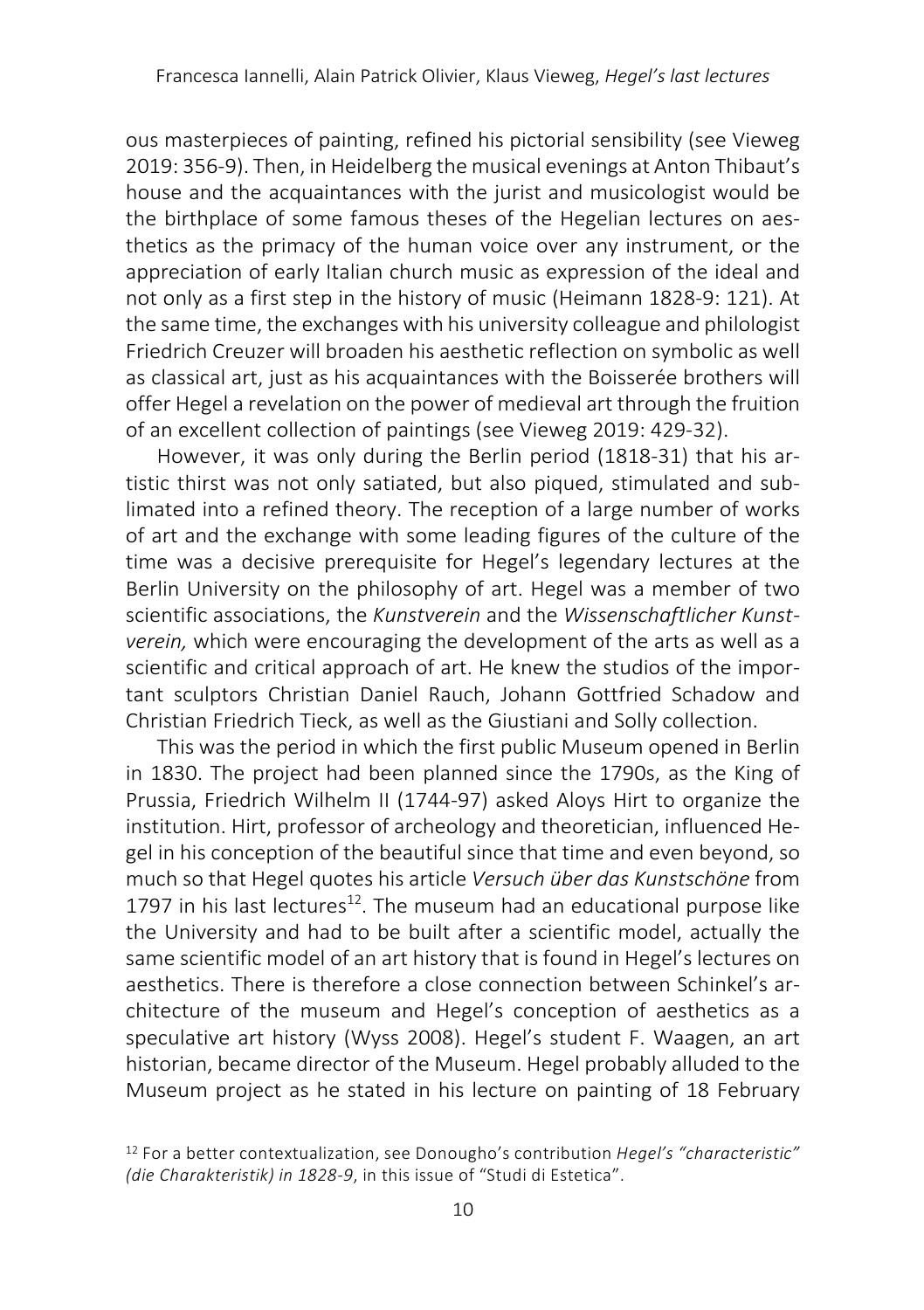1829: "Die geschichtliche Behandlung ist deshalb das Beste für die Zeit, der sie angehört. Die Ausstellung einer geschichtlichen Sammlung wird unschätzbar sein" (Heimann 1828-9: 108)<sup>13</sup>.

Another major event in spring 1829 was the revival of Johann Sebastian Bach's *Matthäus Passion* as a concert under the direction of Felix Mendelssohn Bartholdy, which was not only a musical event, but also questioned the new place of religion and religious content in a secularized context. Hegel frequented the Mendelssohn family in that period and attended the concerts given by the young Felix and his sister Fanny. Felix became his student and frequented the lectures on aesthetics in the winter semester of 1828-29. Hegel, in turn, attempted the revival of Bach's oratorio on 11 and 23 March 1829 performed by the Berlin *Singakademie* and conducted by Felix Mendelssohn Bartholdy, but there is not any proof that he really had the grandiloquent judgment that Hotho attributed him in his edition of the *aesthetics*. According to his friend Zelter, he would have considered, on the contrary, that Bach was not authentic music, or that music had progressed since that time. In his lecture of 18 March 1829 devoted to music, Hegel speaks about Protestant oratorios without mentioning the composer (Heimann 1828-9: 122).

It is well attested that Hegel listened to Beethoven's music, at least in private houses, when not at the concert hall or at the opera house<sup>14</sup>. The cult for Beethoven was extremely vivid at that time in Berlin, especially under Hegel's friends such as Mendelssohn Bartholdy. Musicologists at that time, like Adolf Bernhard Marx, made use of Hegel's conception of dialectic, of the philosophy of history if not the thesis of the end of art, in order to legitimate the assumption of the instrumental music as a form of "absolute music". Hegel would have written to Mendelssohn in June 1829 (i.e. after the musician attempted his lectures on aesthetics) about what we could call a "logic" in music belong to the problems opened by the modern conception of musical autonomy (the letter is unfortunately lost).

Hegel is an enthusiastic follower of the opera, in which various art forms, music with the poetic of the libretto and the stage design as a combination of the painterly and the architectural merge. The philosopher sees the human voice as the main instrument, his special interest lies in

<sup>&</sup>lt;sup>13</sup> "The historical treatment is therefore the best for the time to which it belongs. The exhibition of a historical collection will be invaluable".

<sup>14</sup> For example, at his publisher's place, in the Nicolai Bookstore, in Berlin, in 1822, see Olivier 2003: 84, and Parthey 1926: 211.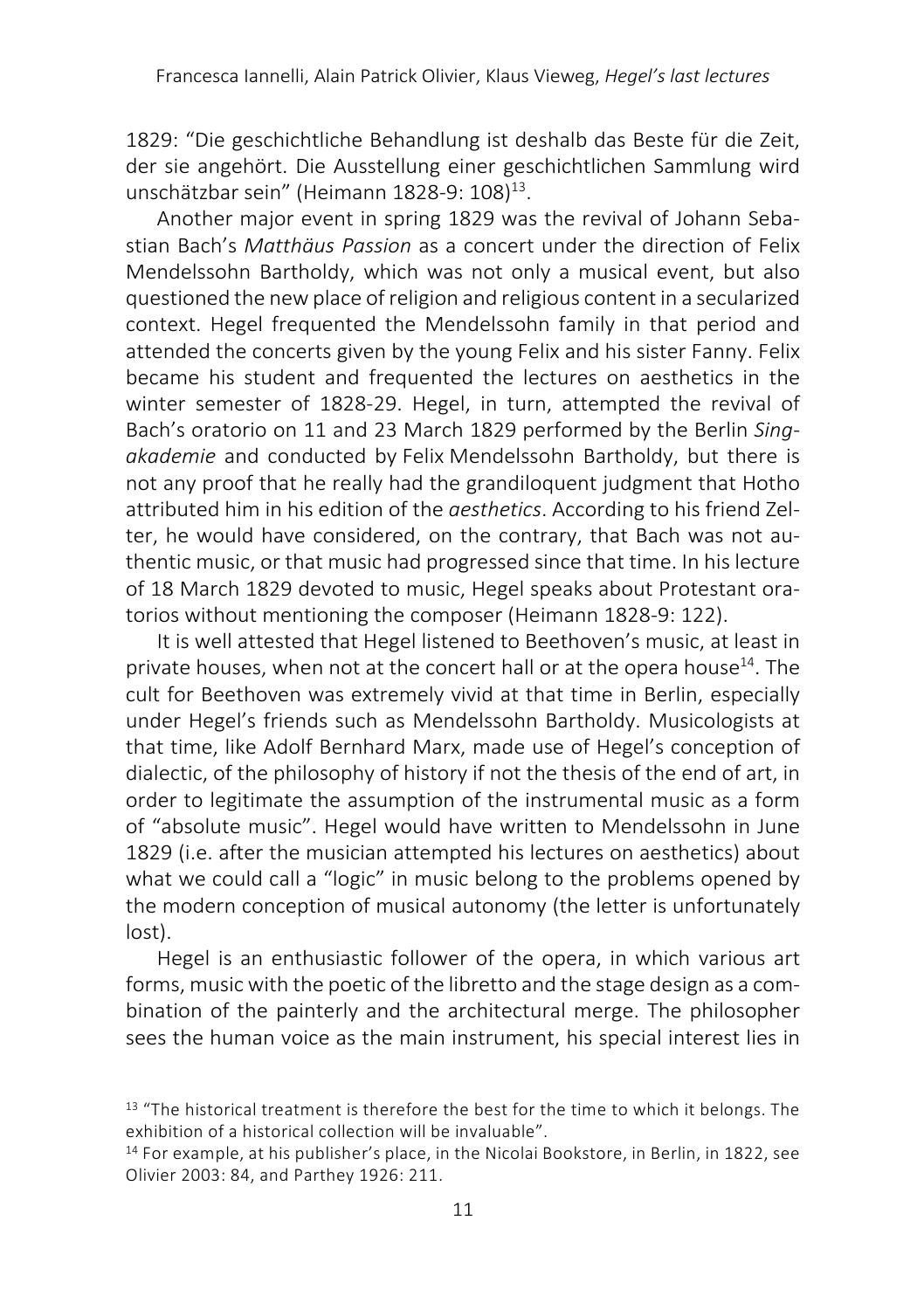the works of Mozart, Gluck and Rossini, as well as in the legendary Italian opera singers he had heard in Vienna and Paris like Giovanni Battista Rubini, Luigi Lablache (but not Maria Malibran). His statement in 1828-29, "the very clear, simple Italian voice is also just the clear" (Heimann 1828- 9: 119), is only understandable against the backdrop of his artistic-musical journeys.

However, there is also a particularly close connection with Pauline Anna Milder and with the soprano Henriette Sontag. In addition to this, in Amalie Beer's salon Hegel established close contacts with Amalie's son Heinrich Beer and also met his brother, the composer Giacomo Meyerbeer (see Vieweg 2019: 552 f.). Carl Maria von Weber lives with Heinrich Beer while he conducts the Opera *Euryanthe* that Hegel attended in December 1825. With the names Spontini and Weber, the tensions in Berlin's musical life come to the fore, expressed as the conflict between the German-Romantic opera and the Italian opera. Weber's *Freischütz* was first performed in Berlin in 1821. Like Zelter, Hegel criticized the torn, the faked, the sought-after and attacks in his last lecture that taste for the fantastic and diabolical, typical of the German romantic Opera (Heimann 1828-9: 123-4), in contrast to the Italian melody.

In the debate for or against Rossini, Hegel was therefore in favor of the Italian "genial" composer (Heimann 1828-9: 125), unlike his student and future editor Hotho (Olivier 2019). The fact that Hegel's musical aesthetics are still considered philosophically profound today can be demonstrated above all by his interpretation of the humor of Rossini's characters and by his interest in the new figures that emerge in the opera buffa as the cynical barber. Particularly explosive for Hegel's conception of free Romantic art is the freedom of movement which Rossini gave to the singers, the possibilities of free development of the voices: the interpreters can create coloraturas on their own and are themselves "composers". The central theme of Rossini's production is in fact the impotence of the human being in dealing with the events and the tricks in which he (or she) is unwittingly involved (see Welsch 2019).

In the field of literature, Hegel's fondness for the ancient tragedian poets and for Shakespeare continues unabated in the Berlin period. The high esteem for humor that had existed since his school days remains unbroken and finds its expression in the conception of aesthetics in the treatment of the comic: from Aristophanes Cloud-Cuckoo Land to Lucian's mockery of the gods, from Shakespeare's comic hero Falstaff to the humorous one of the *Commedia dell'arte*, from Laurence Sterne to von Hippel and Jean Paul.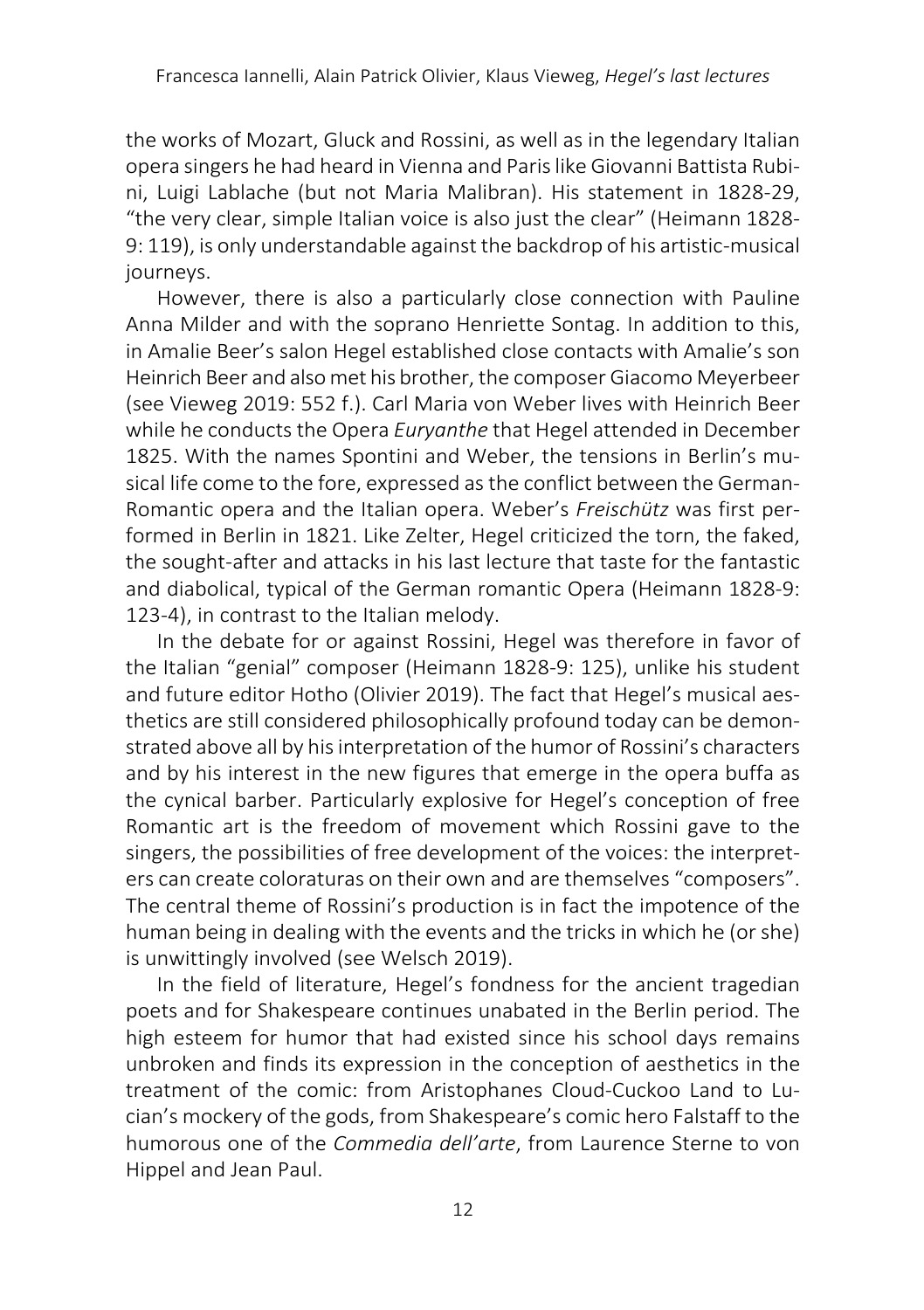As lover of art in all its forms, his interest in Raphael's masterpieces, Correggio, Leonardo and Titian appreciated in the long corridors of the Louvre in the company of his friend Victor Cousin, as well as for French, English and Italian theatre and contemporary opera, was very much alive. Letters to his wife abound with detailed accounts on the vision of works of art, architectural structures, theatrical pieces and operas appreciated during hisstay in Paris and on the return trip to Berlin with stops in Bruges and Brussels. There is no shortage of accurate descriptions and passionate judgments about actors and performers from all over Europe, among them admiration for the qualities of Italian singer Rosmunda Benedetta Pisaroni in Rossini's *Semiramide*. She made her debut in the Théâtre Italien in Paris, just in 1827, when Hegel heard it (Olivier 2003: 127-9). In Paris, Hegel attended at the same time not only an English performance of Shakespeare with the actors Charles Kemble and Harriet Smithson, but also performances of Molière in French with the actress Mademoiselle Mars.

Paris also offered the opportunity to further expand its aesthetic sensibility toward the East. In Paris, Hegel met one of the most important sinologists of the time, Jean Pierre Abel Rémusat. He makes notes on Rémusat's French version of the Chinese novel *Iu-kiao-li, ou les deux cou*sines, one of the first Chinese novels known and translated in Europe<sup>15</sup>. Remusat's preface to the novel witnesses a first clear effort of comparative analysis that Hegel basically shares so much that another work by Rémusat on Lao Tseu (1823) will inspire him in his comparative interpretation of the similarities between Tao (dao), Logos and Vernunft in his *Vorlesungen über die Weltgeschichte* (see Vieweg 2019: 561).

These few hints alone testify to Hegel's thirst in the Berlin period for art, literature and music and to his interest in having a picture as global and intercultural as possible, as is also shown by the catalogue of the works he owned in his library, which includes, for example, another Chinese novel *Hao Qiu Zhuan*, also in French. (GW 22, 123ff, 593 ff.) The Berlin poet Heinrich Wilhelm Stieglitz gave important impulses for the study of oriental poetry, especially with his work *Bilder des Orients*. Hegel, for his part, motivates Friedrich Rückert, one of the fathers of oriental studies,

<sup>15</sup> The French translation was quickly re-translated in German (*Ju-Kiao-Li, oder die beiden Basen: ein chinesischer Roman*. *Mit einer Vergleichung der chinesischen und europäischen Romane als Vorrede*; übersetzt aus dem Französischen von Abel Rémusat. Zwei Bände. Stuttgart, Gebrüder Franckh, 1827) and in English (*Iu-kiao-li: or the two fair cousins. A chinese novel*. From the French version of Abel-Remusat, London, Hunt and Clarke, 1827).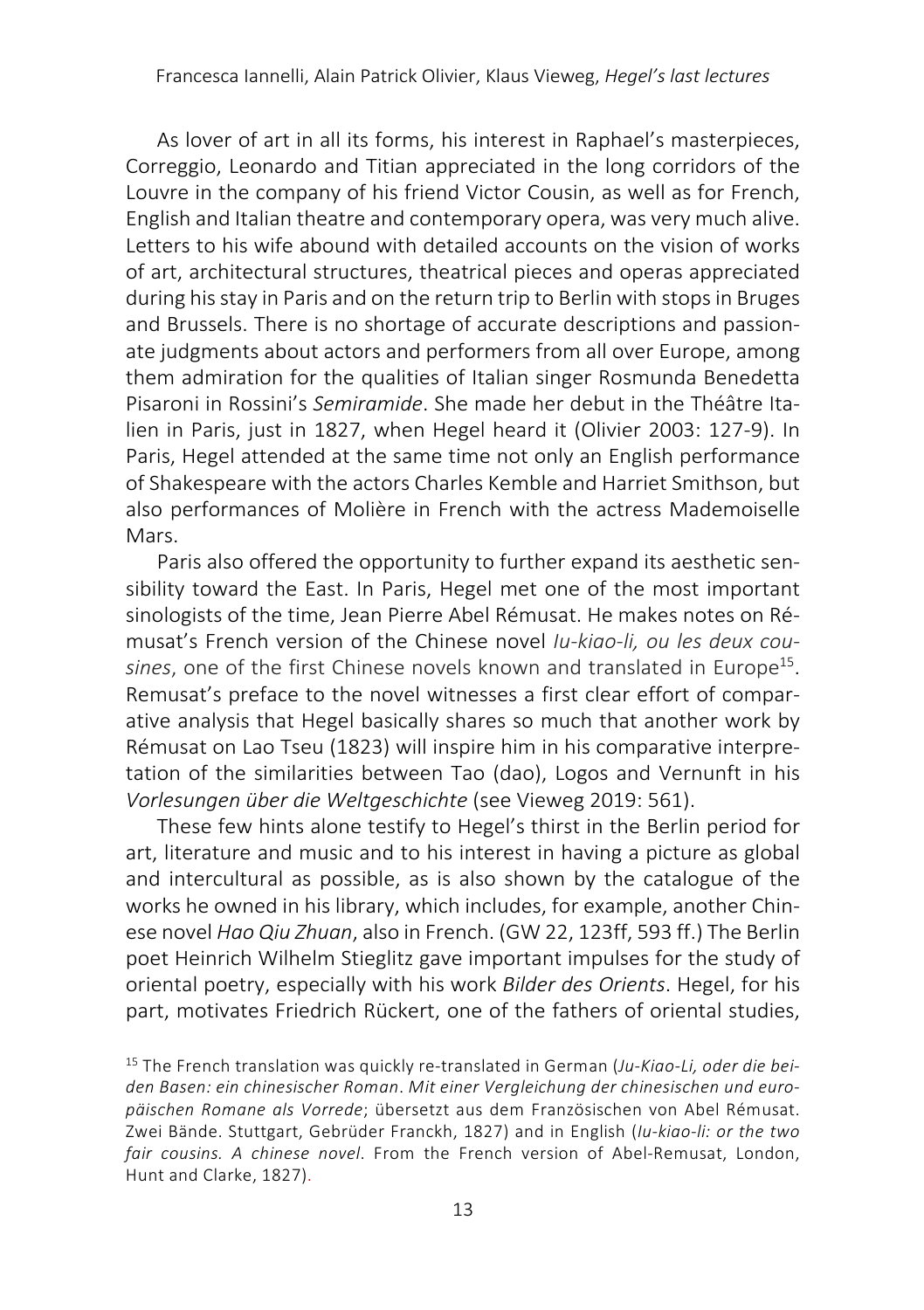to undertake a poetic treatment of the *Shi-King*, which is only published in 1833 after Hegel's death under the title *Schi-King; Das Buch der Lieder. Hundert Gedichte, dem Deutschen angeeignet nach Friedrich Rückert*. This recommendation to Rückert presupposes knowledge of the transation *Confucii Chi-King* (HBZ: 669) provided by Julius Mohl. With Rückert, Hegel has contact with a connoisseur who is very familiar with oriental literature. Examples of his extraordinary linguistic and expert knowledge are translations of Rumi (GW 22, 121 f. and 589 ff.), of the *Makamen des Hariri*, of episodes from *Mahabharata* and also the *Koran*.

Hegel also quotes the works of the British Indologists Charles Wilkins, William Jones and Thomas Colebrooke, of the latter *On the Ve'das, or Sacred Writings of the Hindus*. The philosopher was particularly inspired by Franz Bopp, professor of Sanskrit in Berlin from 1825 (GW 16, 49), considered a co-founder of the new scientific discipline of comparative (Indo-European) linguistics with whom F. Schlegel and W. von Humboldt learned Sanskrit. Bopp publishes excerpts from the *Ramayana* epic, which Hegel in turn reads in an English version. Of course, Hegel is also familiar with the Indological works of the Schlegel brothers, with Friedrich Schlegel's study *Weisheit der Indier* (1808), which contains excerpts from the *Ramayana*, *Bhagavadgita*, *Mahabharat*a and *Sakuntala*, and with August Wilhelm's transmission of the *Bhagavadgita* and the partial translations of the *Ramayana*. Detailed evidence of Hegel's proficiency in this field is of course provided by his critical review of Wilhelm von Humboldt's *Über die unter dem Namen Bhagavad-Gita bekannte Episode des Mahabharata*, printed in the *Jahrbücher* (see Vieweg 2019: 608 f.). This immense amount of artistic suggestions constitutes the background, but also inspires and transfigures his aesthetic theory, as the last Aesthetic lecture very well testifies.

# 3. *Hegel's last lesson in context*

The transcript and the publication of Heimann's notebook of the aesthetic course of 1828-29 finally enables us to connect with precision the content of the lectures with the artistic and cultural milieu, as well as with the evolution of Hegel's philosophical conception of the beautiful, of the arts and with his philosophical system in general.

The last lectures are a direct preliminary work for the few paragraphs on art in Hegel's *Encyclopedia* of 1830 (GW 20, §§ 556-63). It provides a starting point for overcoming many biases of previous interpretations. For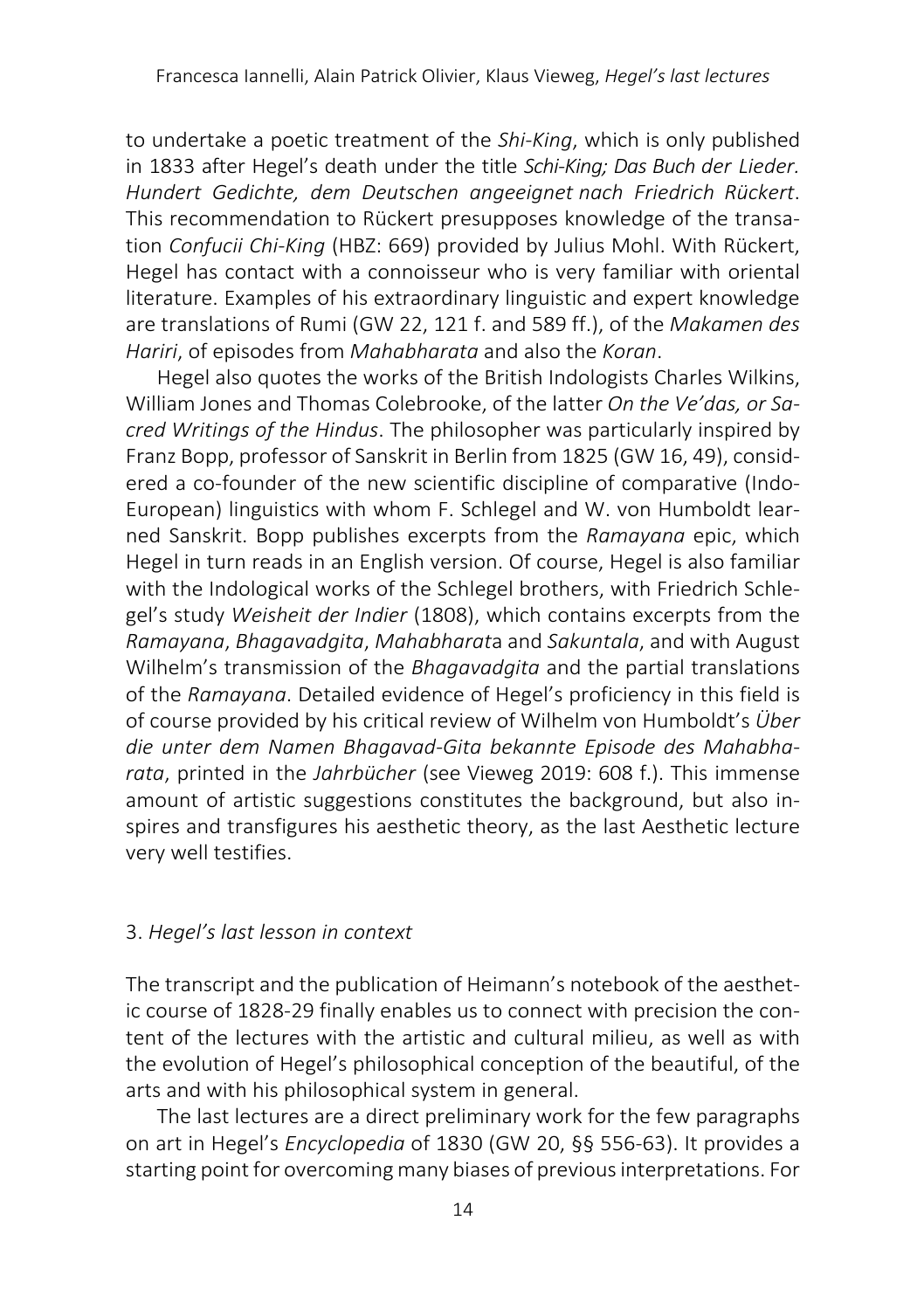example, Hegel's *Aesthetics* edited by Hotho (1842) is divided into three large sections. In the *Introduction*, Hegel takes a position both with respect to the usual ways of understanding the artistic phenomenon and with respect to the very history of the discipline. We find afterward (i) a first general part on the idea of beauty, followed by two parts dedicated respectively (ii) to symbolic, classical and romantic art forms and (iii) to the system of individual arts, from architecture to poetry. Nevertheless, Hegel arrived at this tripartition very late, namely only in the last Berlin course of aesthetics, that of 1828-29, and not before. Consequently, the last course bears witness to a more advanced state of reflection on the aesthetic material.

As another interesting example of the changes introduced by the last lecture, we can mention the reflections on the ideal, in which he on one hand takes up again already anticipated themes – such as the vitality or the bliss of the ideal – but on the other hand for the first time explicitly places under the three provisions of the ideal (see Heimann 1828-9: 22) the irony that he describes as a noble principle of aesthetics (see Heimann 1828-9: 23). In the lecture of 1828-29 we thus find a significant extension of the ideality of art, which is not, as in classical sculpture, mere conformity with itself. Negativity becomes a precious component of the work of art, especially in literature. But this does not mean that Hegel agreed with the position of the Romantic school regarding the irony. He repeated in his lectures of November 1828 (Heimann 1828: 23-4) the same critique he already formulated in his previous lecture of summer 1826 (GW 28.2, 544-7; Kehler 1826: 20-4) and in the recension of Solger's works published a few months earlier (GW 16: 77-128). However, in the last course, Hegel distinguishes the practical irony (*praktische Ironie)* of the *Frühromantik*, coined by Friedrich Schlegel (Heimann 1828:24), from a purely aesthetic irony that is considered fundamental even for the concept of ideal and of artistic beauty $16$ .

The critique of the Romantic school includes the painting as well. In October 1828, the Düsseldorf School exhibited paintings inspired by Romantic literature, or more precisely by the Romantic interpretation of literature. In his lecture, Hegel discussed this exhibition – and probably as well the articles published in the *Berliner Kunst-Blatt* – by comparing the modern German paintings with the Italian Renaissance paintings. Hegel

 $16$  On the developments in the Hegelian theory of irony during the Berlin period and on the unusual reflections of the last Aesthetic course, see F. Campana's article *La concezione hegeliana dell'ironia e il corso berlinese del 1828-9* in the present issue.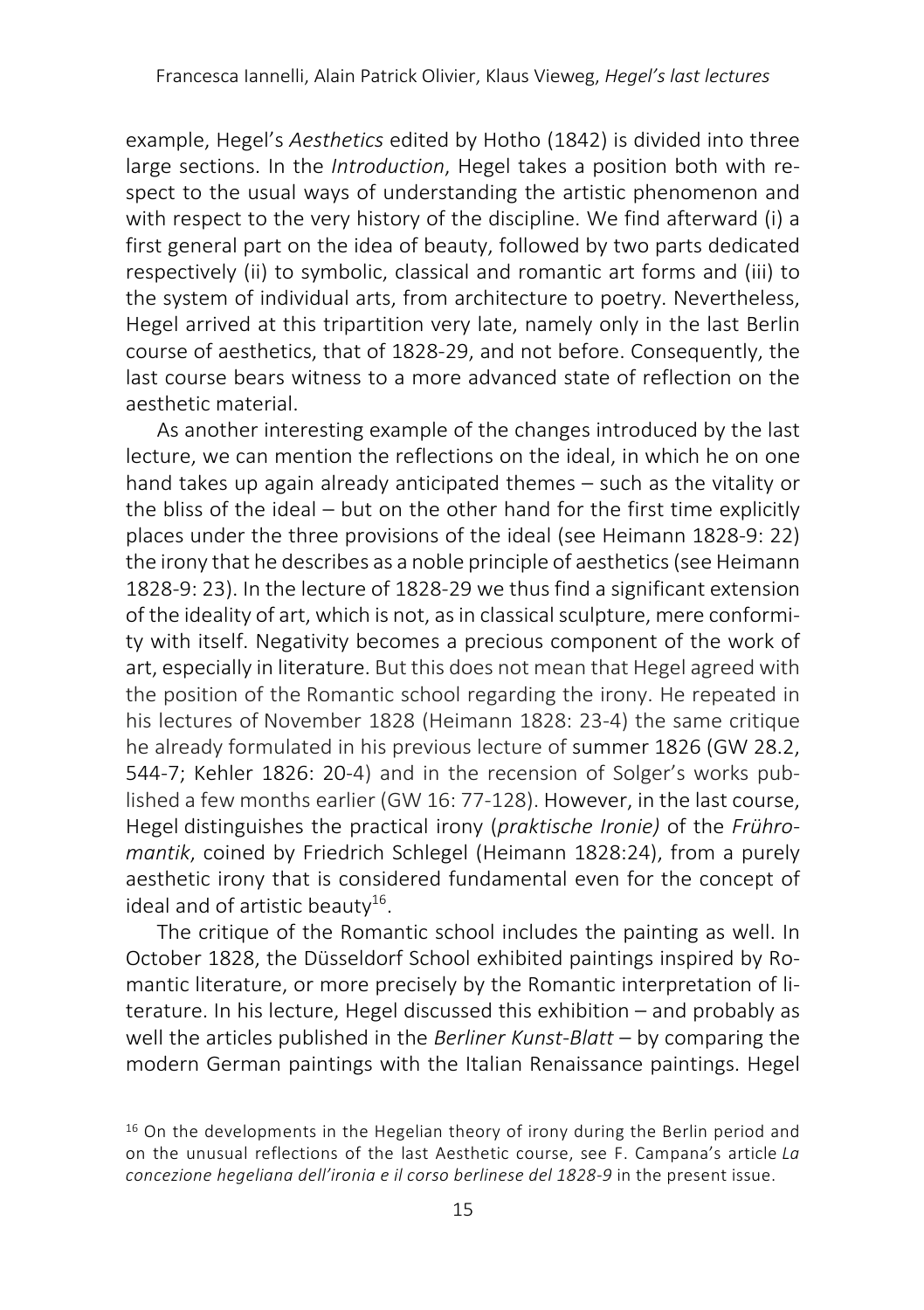concentrated his critiques on Schadow's *Mignon* as well as on the other painters in the same school, like Julius Hübner and Karl Ferdinand Sohn (Heimann 1828-9: 107). But his criticism is aimed above all at the domination of the principle of irony that is manifested in them, the Romantic conception of poetry, so that the criticism of painting is ultimately reduced to a criticism of the literary absolute and its conception of subjectivity.

This condemnation of contemporary German romanticism belongs to his general philosophical and aesthetic position that can be described as a systematic critique of Romanticism (Pöggeler 1999). The same position can be found in his lectures concerning the music of Carl Maria von Weber mentioned above (*Der Freischütz)*. The passages Hegel devotes to Novalis (Heimann 1828-9: 24) may give a rough account of Hölderlin, since the first edition of his poems appeared at the same time as Solger's writings (1826). Tieck and Schlegel have meanwhile recognized in Hölderlin "the greatest genius of modern poetry" (see Jamme 1978: 52). Conversely, Hegel remains silent regarding the poetry of his former friend in his lectures on aesthetics as in the *Jahrbücher*. Only what he says concerning Novalis may perhaps be extended to Hölderlin as well.

However, it is not only the echo of the important artistic and cultural events of the time that we have mentioned which prompted Hegel to expand and rethink the philosophy of art in his last lecture, but also the new book publications and the discussion with his contemporaries. Hegel is measuring himself here once again, but in a new light, with some of the intellectual greats he always preferred, such as Kant.

In his last lectures, Hegel provides a new empirical approach of the beautiful, compared to the metaphysical and Platonic approach in his previous lectures. He wants to follow the classical definition given by his colleagues and friends Hirt, Meyer and Goethe because they based their interpretations on a more concrete intuition. Hirt's definition of the beautiful as "characteristic" is not contradictory according to him with Meyer's description of the antique sculpture and with Goethe's equation between the "beautiful" and the "significant" (Heimann 1828-9: 6-7).

This leads Hegel to examine Kant's *Kritik der Urteilskraft* (Heimann 1828-9: 7-9)*.* The pages of the Introduction dedicated to Kant, while not an absolute innovation, are of considerable importance in comparison with the previous lectures on aesthetics, where the thoughts of the Königsberg philosopher on the beautiful (or the sublime) are mentioned in very brief form (GW 28.1, 8; 28-9; GW 28.2 530; 539-41; Kehler 1826: 28- 31) or are missing altogether (SS 1823). The broad treatise on Kant's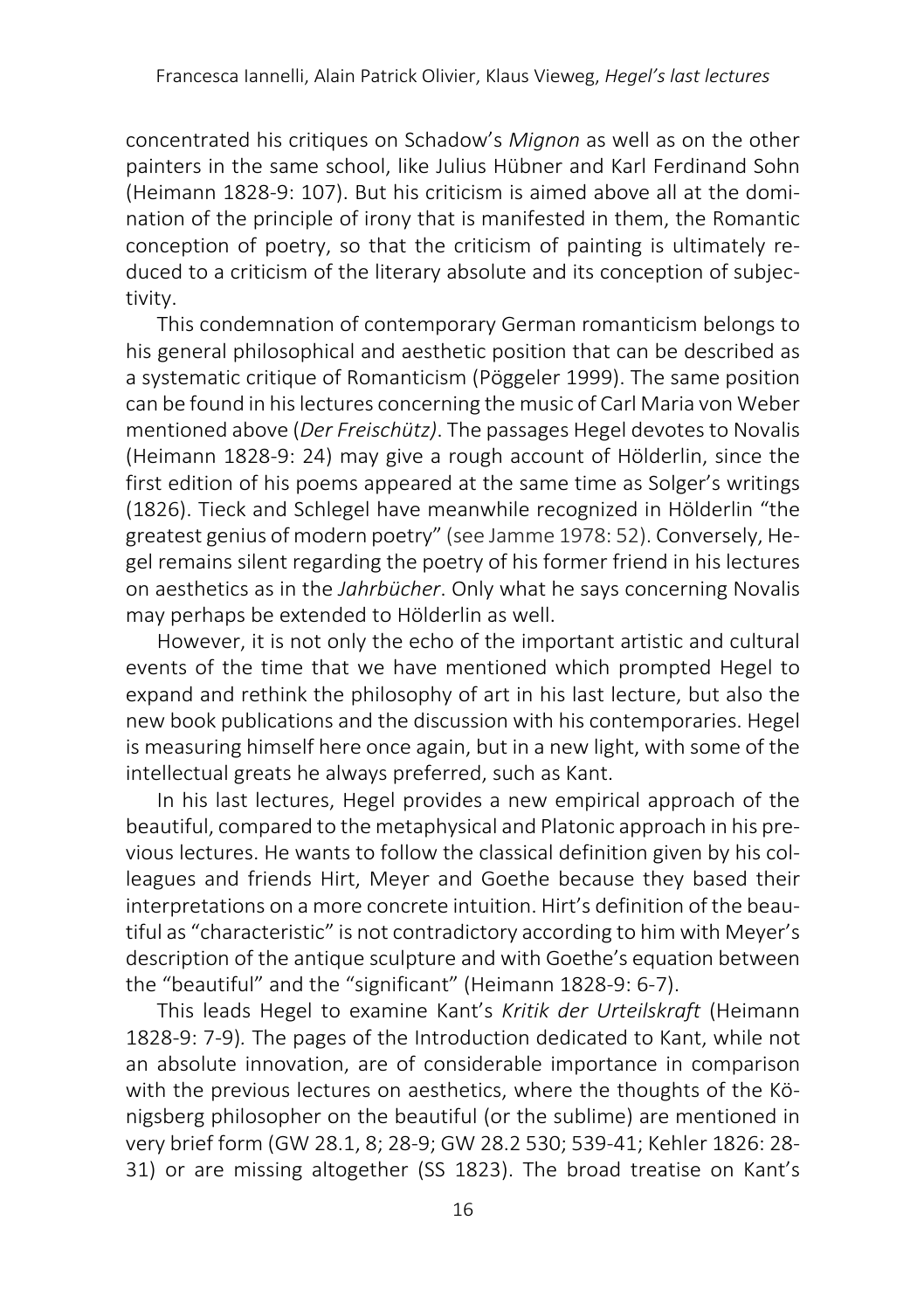aesthetics, which characterizes the course of 1828-29, also testifies to how "vivid" the lectures were and how strongly they were adapted to the immediate theoretical needs of the moment. It was precisely the examination of Kant's principle of the beautiful that was the subject of a competition announced by the Berlin Academy of Sciences, which Bruno Bauer won with the essay *De pulchri prinicipiis*, at Hegel's suggestion (Bauer  $1829$ )<sup>17</sup>.

The lecture of the winter semester of 1828-29 was permeable to enriching influences that testified to an open ear for the present. In fact, there is no lack of references to works fresh from the press. We have mentioned the first volume of Johann Heinrich Meyer's *Geschichte der bildenden Kunst bei den Griechen* (Meyer 1824). Equally important is the reference to the *Italienische Forschungen* of Carl Friedrich von Rumohr, the first two volumes of which were published in 1827 (see Rumohr 1827). This volume, considered, along with Waagens Van Eyck's book (Waagen 1822), was to be the founding document of the Berlin School of art historiography and an important source for getting to know Italian art in particular. Rumohr's *Italienische Forschungen* were namely based on the experience of several Italian travels as well as on the works of Vasari and Winckelmann (see Espagne 2005). In his last lecture on aesthetics in 1828-29, Hegel dealt extensively with Rumohr's work on Italian art (Heimann 1828-9: 19-20). He saw Rumohr as 'one of the most learned art experts of our time, who has done the richest research and at the same time has made reflections on beauty in general. In his assessments of Italian art, Hegel succeeds in convincingly presenting his conception of Romantic art and the combination of its dominant forms of painting, music and poetry: intimacy, clarity and freedom are regarded as the defining characteristics of Italian painting (Giotto, Leonardo, Rafael, Titian), music (Rossini) and poetry (Dante, Petrarch, Ariosto).

Also the former Heidelberg student and close friend of Karl Rosenkranz, Franz Kugler – from whom a well-known Hegel drawing was made – attended the lectures on aesthetic in 1828-29 and probably made his famous drawing on this occasion, as well as Hotho, who can be counted among the main representatives of the Berlin School of Art History. Kugler would later become the author of a work on art history and the influential teacher of Jakob Burkhardt (see Espagne 2012 and Karge 2013). In this sense, Hegel is still considered the grey eminence in the genesis of art

<sup>17</sup> See Bauer 1829 and Schimmenti's contribution, *Bruno Bauer's Critical Theory of Art and Hegel's lectures of aesthetics in 1828-9*, in this issue of "Studi di Estetica".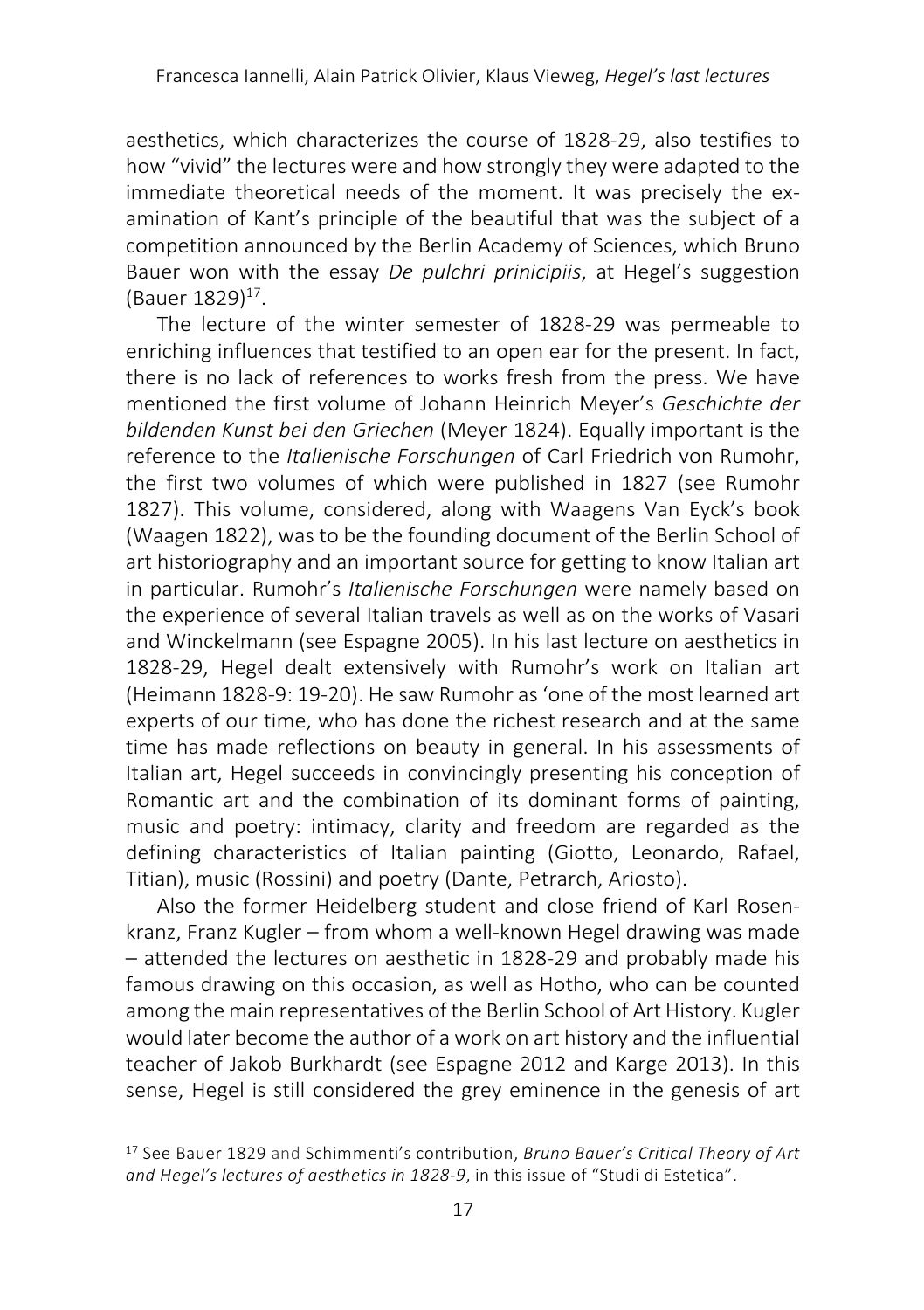history, going beyond the cliché – raised by Gombrich – of the metaphysical Hegel. As is well known, it was Gombrich himself who crowned Hegel as the "father of Art History" for his effort to propose a "Universal history of art" (Gombrich 1984: 52) and then dethroned him and accused him of speculative historicism that swallowed up artists in the name of spirit and history.

An explicit section on the art of coinage is introduced exclusively in 1828-29, at the end of the treatment of sculpture, which should not be considered a curiosity for connoisseurs or a particularly refined addition (Heimann 1828-9: 102-3). It is highly probable that this innovation can be traced back to the contemporary debate that was ignited in 1827 by the publication of the *Verzeichnis der geschnittenen Steine im Museum zu Berlin* (a list of the cut stones in the Royal Museum of Antiquities in Berlin). This was the description of the Stosch Gem Collection, translated from French by Bolzenthal, which Winckelmann had written and dedicated to Cardinal Albani. In 1826, Carl Gottlieb Reinhardt made casts of the gems in question, which enabled contemporaries to see the 3442 stones as Winckelmann had described them for the first time. The inventory was reviewed by Goethe himself in 1827 and most likely aroused Hegel's interest, since the volume is in the catalogue of Hegel's library.

But there is no lack of innovations in the field of music either. In the summer semesters of 1823 and 1826, Hegel was still critical of the elitist demands of instrumental music, which met the expectations of the connoisseurs, but which, in a self-referential turn back to itself, made the audience forget about itself as it strove toward the heavens like an ivory tower with impetuous power. In contrast, the lecture of 20 March 1829 shows a remarkable openness to the virtuosity of the artist. This change of heart was probably due to the fact that in the same month, Niccolò Paganini came to Berlin and caused a great sensation during his threemonth stay there, as he amazed the cultural elite of the time with his mastery of the violin to such an extent that some even thought he could conjure up the devil. Hegel, who was always rather reserved with regard to the artistic virtuosity which the individual places above the work, and which imposes its own seal on it to such an extent that only the artist himself is able to show it to advantage, goes so far in his lecture to state with recognition that the instrument – this is a "wonderful mystery" – becomes "a selfless, animated organ" and the "interior producing of the genial imagination" is then perceptible more than in other arts (Heimann 1828-9: 125).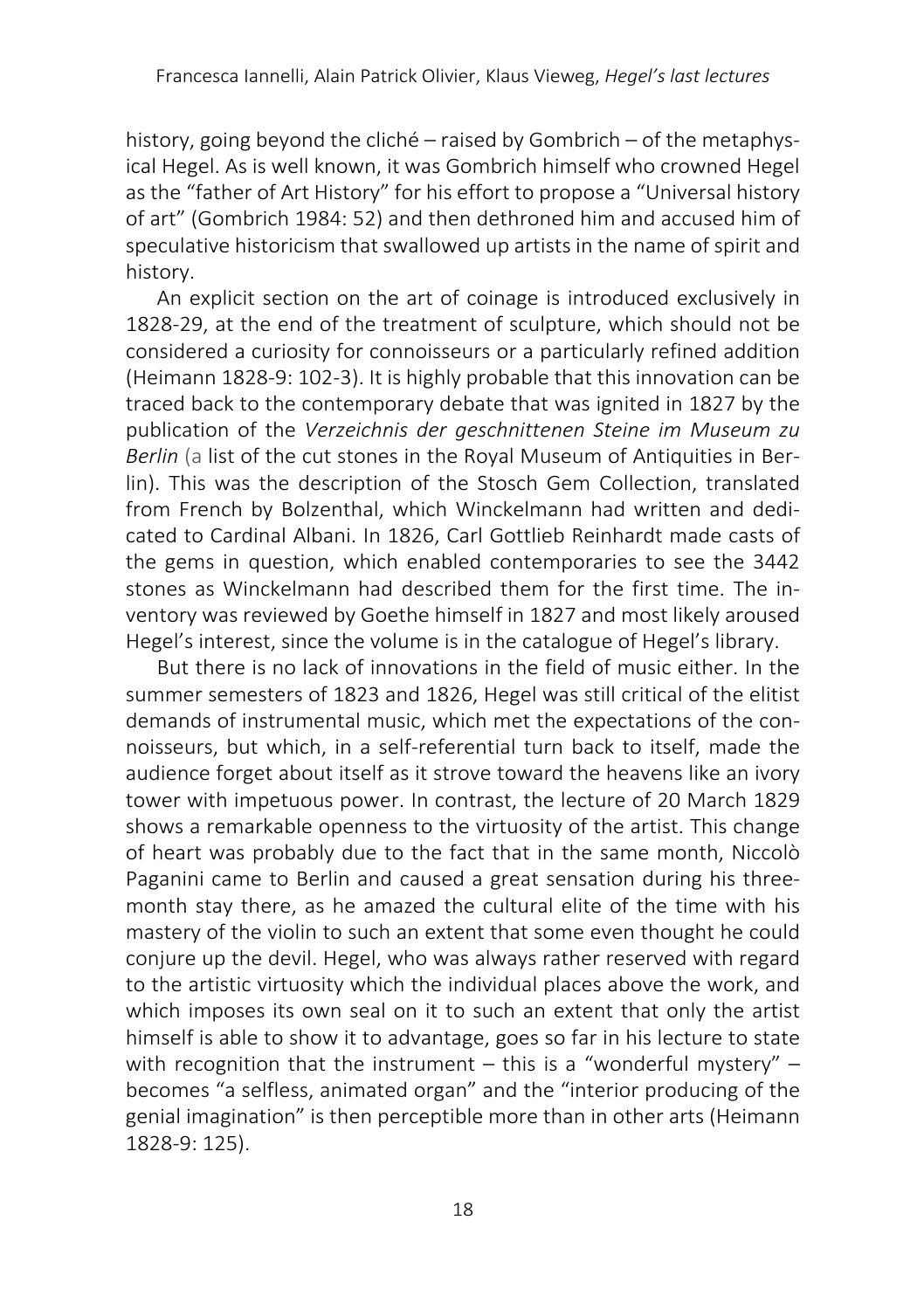We have not found until now any explicit mention of Beethoven's name in the different testimonies of Hegel's lectures on aesthetics, but there is, in the music lecture of 27 February 1829, a remark on the "theme" and its development, with the notions of "work", "liberty", "recall", "distance" and "return" to "unity" that can only refer to the thematic if not dialectical conception of the sonata-form that is historically connected to the Beethovenian conception of the musical work (Heimann 1828-9: 118). Many scholars since Theodor W. Adorno have emphasized the analogy between Hegel's dialectics and Beethoven's conception of the form-sonata, which Hotho had probably perceived as well.

Hegel stressed above all the importance of Goethe's *Divan* as a bridge between Western and Eastern culture. Goethe's work represents as such the ultimate work of art and not a minor work representing the decadence of the art. Oriental poetry appears in general as an alternative – or a remedy  $-$  to the emancipation from romantic subjectivity, it gives itself as the last moment of Romantic art or, paraphrasing Danto, as the ultimate form of art after the end of (Romantic) art. Rückert, Hafiz and Rumi rejoin Goethe, Klopstock and Petrarch (Heimann 1828-9: 81). Pure subjectivity – which knows itself to be absolute and infinite – is reconciled with substance.

Heimann's manuscript is also an important source with regard to the so-called "endless discussion" (Gethmann-Siefert 1981); namely, the controversial thesis of the end of art, even though Hegel did not say that art is dead or stone dead ("mausetot"). This "rumor" is due to his student Felix Mendelssohn-Bartholdy and refers actually to Hotho and not to Hegel. Hegel had spoken at length about its precarious state of health in intellectualist modernism. Hegel's epoch, namely that of classical German philosophy, is no longer the golden age for art, but rather for philosophy. A form of expression of the spirit, necessarily based on sensuality as art, is therefore no longer welcome in an age when, precisely on German soil, namely in Halle an der Saale, the philosophy of art was brought to life with Baumgarten, the philosophical-critical contemplation of art or, in other words, aesthetics. Thus, Hegel can claim that "the barrier of art lies not in it but in us" (Heimann 1828-9: 26). It is modern man who has become mental, theoretical, conceptual. This is both an achievement and inevitably a loss.

Henrich (2003) made the hypothesis of a possible change in Hegel's attitude toward art in his last lectures of 1828-29. Hegel would have given up with his thesis of the end of art by introducing a new conception of the "objective humor" to characterize art at the end of romantic art. Hegel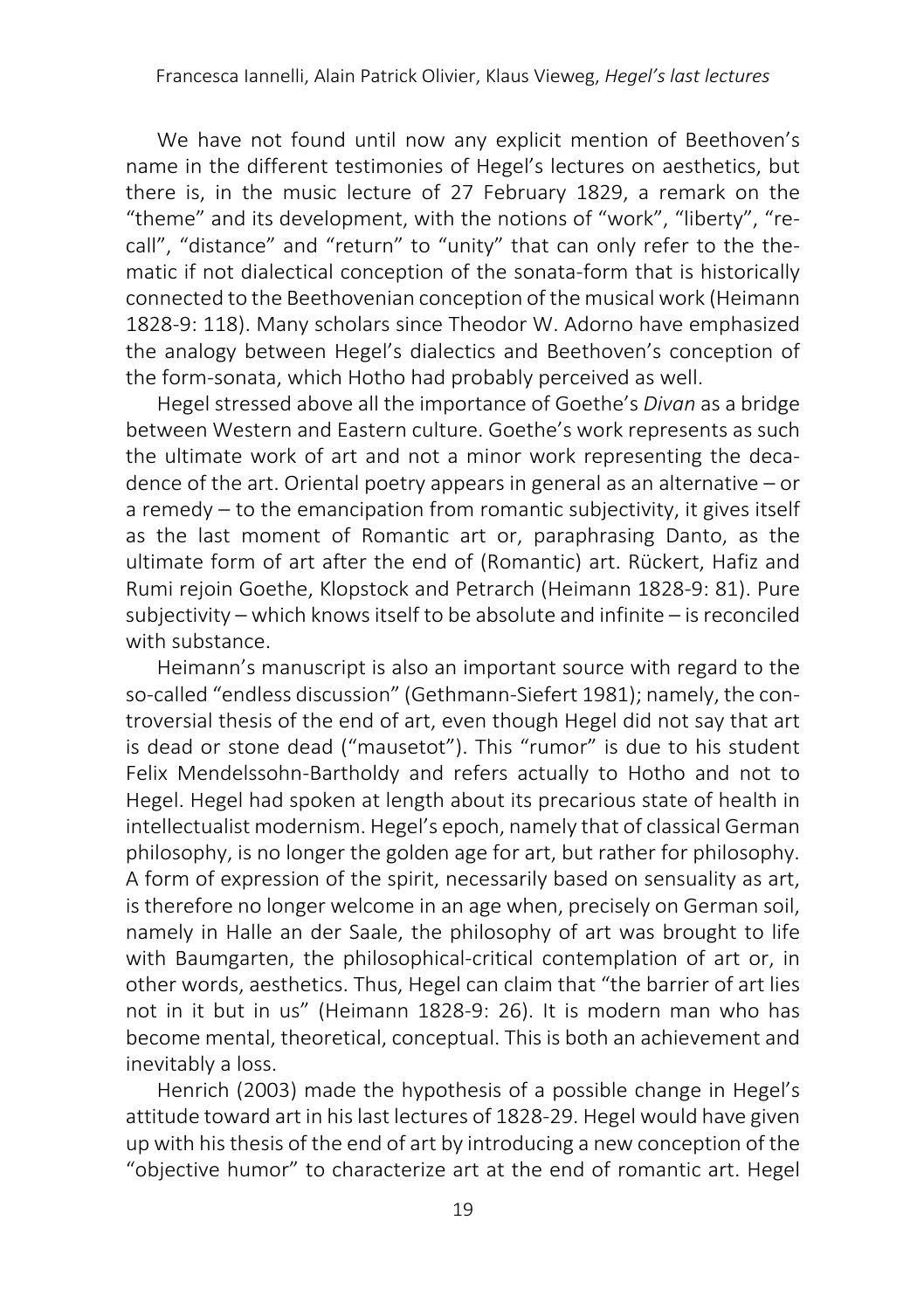was indeed using this expression (Heimann 1828-9: 80), which can also be found in Libelt's notebook that Henrich quoted. But Henrich overlooked this, since this conception is already attested in the first Berlin lecture from  $1820-21$  (GW  $28/1: 113$ )<sup>18</sup>. The fact is that Hegel is emphasizing the end of art thesis in this last version. He speaks from an "annihilation of the art" in the introduction (Heimann 1828-9: 15). And the lecture ends on 4 April 1829 with this sentence: "For us the philosophy of art is a necessity, because we are beyond art" (Heimann 1828-9: 141).

This does not exclude other interpretations of Hegel's aesthetics considering a future of the work of art. In his lecture of 18 November 1828, Hegel cited Murillo's and Rafael's paintings he had seen in Munich and at the Musée du Louvre in Paris the year before. His interpretation inspired Jacques Rancière for one of the *Scenes from the aesthetic regime of art*, namely the scene in which the professor is explaining to his students what is the "ideal" and the "artistically beautiful" (Rancière 2013: 22). It is not only about celebrating the little beggars, the "little gods of the street", but to introduce, according to Rancière, "a singular call to what is to come" (Rancière 2013: 36), a call to the future: "the future of the insouciant child thus reopens what philosophy declared closed" (Rancière 2013: 36). Hegel's aesthetics does indeed not only provide an account of the history of art, the history of philosophy, and the theories of the end of history  $-$  it also opens at the same time perspectives to ponder the future of history, the future of the arts, and the future of the philosophy of art.

#### Bibliography

#### 1. Abbreviations list

GW = Hegel, G.W.F., *Gesammelte Werke*, in Verbindung mit der Deutschen Forschungsgemeinschaft, hrsg. Rheinisch-Westfälische Akademie der Wissenschaften, Hamburg, Meiner, 1968 ff.

<sup>18</sup> "Jean Paul ist der berühmteste Humorist, und hat wirklich einen genialen Humor; nur ist der Inhalt zu oft prosaisch und nähert sich dem platten; die Aeußerung soll als ein ganz zufälliges dastehn, und mit dieser höchsten Zufälligkeit wird das objective hineingelegt, Ausdruck hineingebracht; dies ist sehr schwer" (GW 28.1, Ms. 129: 113) ("Jean Paul is the most famous humorist and really has an outstanding sense of humor; only the content is too often prosaic and approaches the flat; the expression is supposed to be completely random, and with this highest randomness the objective is put in, expression is brought in; this is very difficult").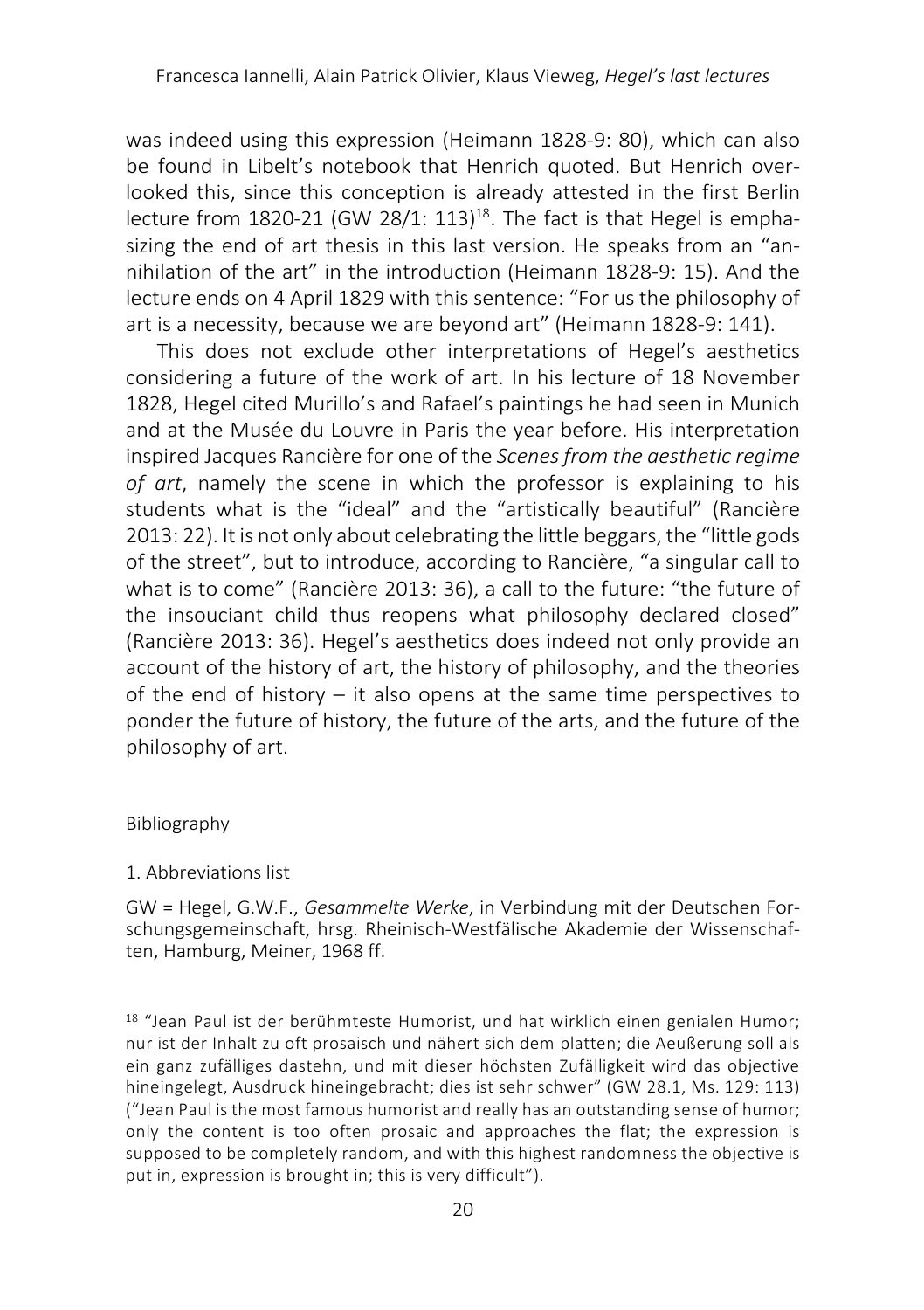Francesca Iannelli, Alain Patrick Olivier, Klaus Vieweg, *Hegel's last lectures*

HBZ = Nicolin, G. (ed.), *Hegel in Berichten seiner Zeitgenossen*, Hamburg, Meiner, 1970.

# 2. *Nachschriften*

Anonymous 1828-9 = *Ästhetik von Hegel*, Berlin, Staasbibilothek Preußischer Kulturbesitz, Ms. Germ. Quart. 2328, Acc. Ms., 2004.

Heimann 1828-9 = Hegel, G.W.F., *Vorlesungen zur Ästhetik. Vorlesungsmitschrift Adolf Heimann (1828-29)*, hrsg. A.P. Olivier, A. Gethmann-Siefert, München, Fink, 2017. We are quoting after the pagination of the manuscript.

Kehler 1826 = *Philosophie der Kunst oder Ästhetik*, hrsg. A. Gethmann-Siefert, B. Collenberg-Plotnikov, Mitarbeit v. F. Iannelli, K. Berr, München, Fink, 2004.

Libelt 1828-9 = Libelt, K., *Aesthetik nach Prof. Hegel im Wintersemester 1828-29*, Krakau, Jagellionian Library.

Rolin 1828-9 = Rolin, H., *Philosophie der Kunst. Prof. Hegel angefangen*, d. 27. 8.ber; 98 p., Ghent, University of Ghent.

3. Other editions of Hegel's writings and lectures on aesthetics

Brown 2014 = Hegel., G.W.F., *Lectures on the philosophy of art. The Hotho transcript of the 1823 Berlin lectures*, ed. R.F. Brown, together with an introduction by A. Gethmann-Siefert, Oxford, Oxford University Press, 2014.

Gethmann-Siefert 1998 = Hegel*,* G.W.F., *Vorlesungen über die Philosophie der Kunst (Nachschrift Hotho)*, hrsg. A. Gethmann-Siefert, Hamburg, Meiner, 1998.

Gethmann-Siefert, Collenberg-Plotnikov, Iannelli, Berr, 2004 = Hegel, G.W.F., *Philosophie der Kunst oder Ästhetik*, hrsg. A. Gethmann-Siefert, B. Collenberg-Plotnikov, F. Iannelli, F. Berr, München, Fink, 2004.

Gethmann-Siefert, Kwon, Berr 2004 = Hegel, G.W.F., *Philosophie der Kunst*, hrsg. A. Gethmann-Siefert, J.I. Kwon, F. Berr, Frankfurt a.M., Suhrkamp, 2004.

Hebing, 2015 = Hegel, G.W.F., *Gesammelte Werke*, Band 28, 1, *Nachschriften zu den Kollegien der Jahre 1820-21 und 1823*, hrsg. N. Hebing, Hamburg, Meiner, 2015.

Lasson 1931 = Hegel, G.W.F., *Sämtliche Werke*, Bd. Xa: *Die Idee und das Ideal,* hrsg. G. Lasson, Leipzig, Meiner, 1931.

Olivier 2005 = Hegel, G.W.F., *Esthétique: manuscrit inédit de Victor Cousin*, ed. A.P. Olivier, Paris, Vrin, 2005.

Olivier, Gethmann-Siefert, Espina 1996 = Hegel, G.W.F., *La mùsica. Extracto de los cursos de estética en Berlin en 1828-29, segùn el manuscrito de Karol Libelt*, A.P. Olivier, A. Gethmann-Siefert, Y. Espina (ed.), "Anuario Filosòfico", 29/1 (1996), pp. 196-232.

Sandkaulen 2018 = Hegel, G.W.F., *Vorlesungen über die Ästhetik,* hrsg. B. Sandkaulen, Berlin - Boston, De Gruyter, 2018.

Schneider 1995 = Hegel, G.W.F., *Vorlesungen über Ästhetik*, hrsg. H. Schneider, Berlin, Peter Lang, 1995.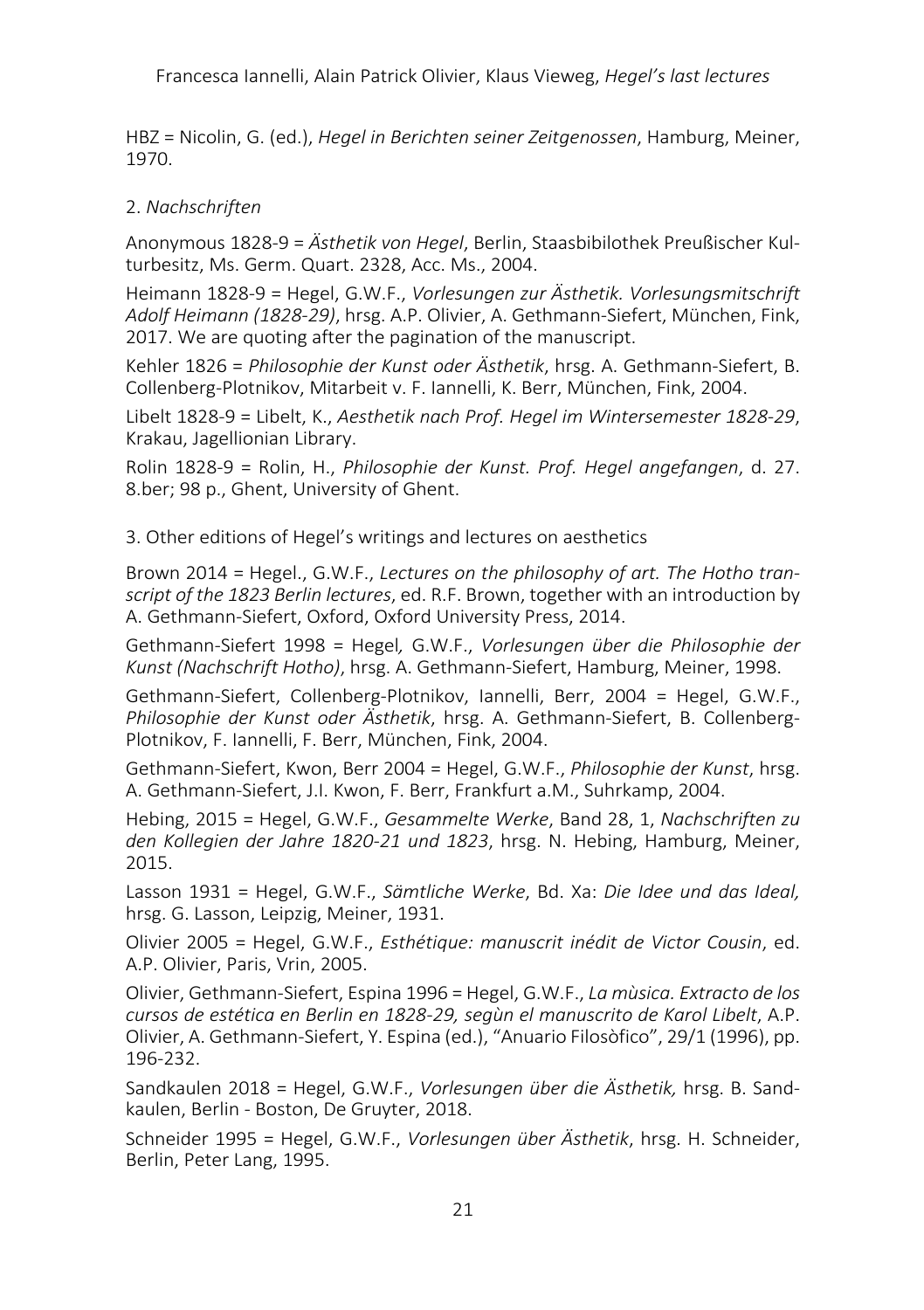Schneider 2004-05 = *Hegels Vorlesungen über Ästhetik 1828-29. Einleitung*, hrsg. H. Schneider, *"*Jahrbuch für Hegelforschung", 10/1 (2004-05), pp. 49-85.

Schneider 2010 = *Hegels Vorlesungen über Ästhetik 1828-29. Allgemeiner Teil*, hrsg. H. Schneider, *"*Jahrbuch für Hegelforschung", 12/4 (2010), pp. 3-67.

### 4. Other references

Aldougri, H., *Search for a method: A reassessment of Hegel's dialectic in art history*, "Journal of Art Historiography", 20 (2018), pp. 1-25.

Bauer, B., *De pulchri prinicipiis*, (1829), Engl. transl. D. Moggach, P. Foley in D. Moggach, *On the principles of the beautiful*, in *The philosophy and politics of Bruno Bauer*, Cambridge, Cambridge University Press, 2003, pp. 183-212.

Berr, K., *Hegel über Gartenkunst. Ein Aktualisierungsversuch*, in A.P. Olivier, E. Weisser-Lohmann (hrsg.), *Kunst-Religion-Politik*, München, Fink, 2010, pp. 151- 61.

Brooks, T., Stein, S., *Hegel's political philosophy*, Oxford, Oxford University Press, 2017.

Campana, F., Illetterati, L. (eds.), *Hegel's philosophy of art*, "Verifiche", 1-2 (2016).

Campana, F., *The end of literature. Hegel and the contemporary novel*, London, Palgrave Macmillan, 2019.

Collenberg-Plotnikov, B., *Die Funktion der Schönheit in Hegels Bestimmung der Malerei. Zum Stellenwert eines Grundbegriffs der Hegelschen Ästhetik*, in A. Gethmann-Siefert, L. de Vos, B. Collenberg-Plotnikov (hrsg.), *Die geschichtliche Bedeutung der Kunst und die Bestimmung der Künste. Hegels Berliner Ästhetikvorlesungen im Kontext der Diskussion um die Grundlagen der philosophischen Ästhetik*, München, Fink, 2008, pp. 245-67.

Collenberg, B., *Hegels Konzeption des Kolorits in den Berliner Vorlesungen über die Philosophie der Kunst*, in A. Gethmann-Siefert (ed.), *Phänomen versus System. Zum Verhältnis von philosophischer Systematik und Kunsturteil in Hegels Berliner Vorlesung über Ästhetik oder Philosophie der Kunst*, "Hegel-Studien", Beiheft 34 (1992), pp. 91-164.

D'Angelo, P., *Attraverso la storia dell'estetica: da Kant a Hegel*, vol. 2, Macerata, Quodlibet, 2019.

Danto, A.C., *The abuse of beauty: aesthetics and the concept of art*, Chicago (IL), Open Court, 2003.

De Vos, L., *Die Bestimmung des Ideals: Vorbemerkungen zur Logik der Ästhetik*, in A. Gethmann-Siefert, L. De Vos, B. Collenberg-Plotnikov (hrsg.), *Die geschichtliche Bedeutung der Kunst und die Bestimmung der Künste*, München, Fink, 2008, pp. 41-51.

Espagne, M., *Kugler und Burckhardt*, in M. Espagne, B. Savoy, C. Trautmann-Waller (hrsg.), *Franz Theodor Kugler: Deutscher Kunsthistoriker und Berliner Dichter*, Berlin, De Gruyter, 2012, pp. 143-58.

Espagne, M., *Pour une économie de l'art. L'itinéraire de Carl Friedrich von Rumohr*, Paris, Kimé, 2005.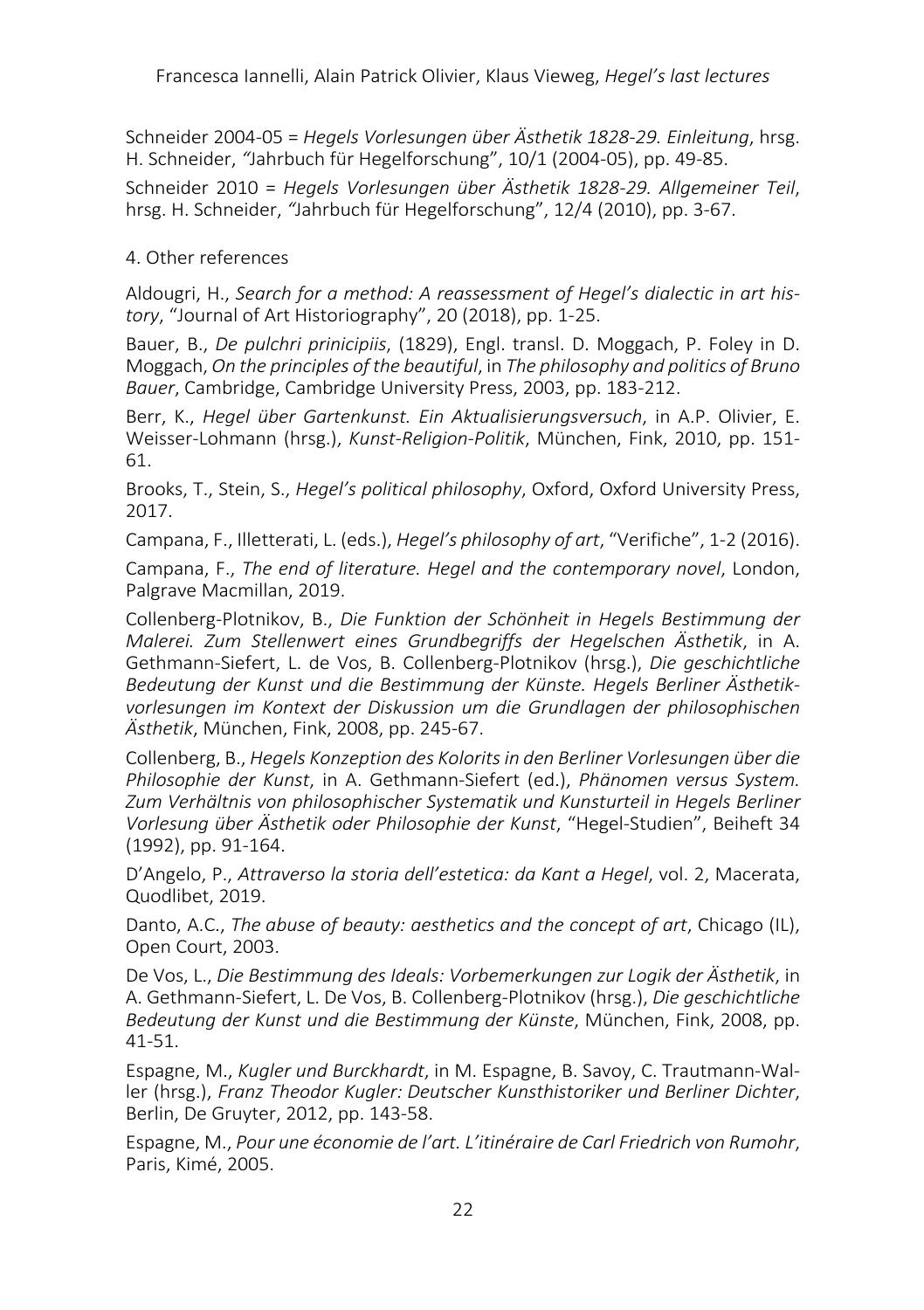Farina, M., Siani, A.L. (a cura di), *L'estetica di Hegel*, Bologna, il Mulino, 2014.

Farina, M., *Critica, simbolo e storia. La determinazione hegeliana dell'estetica*, Pisa, ETS, 2015.

Farina, M., *Symbol and art in Mediterranean cultures. A Hegelian point of view*, in Y. Espiña (ed.), *Images of Europe. Past, present, future*, Porto, Universidade Católica, 2016, pp. 782-7.

Gadamer, H-G. (hrsg.), *Stuttgarter Hegel-Tage 1970. Internationaler Hegel-Jubiläumskongress: Hegel 1770-1970. Gesellschaft, Wissenschaft, Philosophie*, Bonn, Bouvier, 1974.

Gadamer, H.-G., *Die Stellung der Poesie im System der Hegelschen Ästhetik und die Frage des Vergangenheitscharakters der Kunst*, in A. Gethmann-Siefert, O. Pöggeler (hrsg.), *Welt und Wirkung von Hegels Ästhetik*, ("Hegel-Studien", Beiheft 27), Bonn, Bouvier Verlag Herbert Grundmann, 1986, pp. 213-23.

Gethmann-Siefert, A., *Einführung in Hegels Ästhetik*, München, Fink, 2005.

Gethmann-Siefert, A., *Introduction: The shape and influence of Hegel's aesthetics*, in Brown 2014, pp. 7-176 (Engl. transl. of *Gestalt und Wirkung von Hegels Aesthetik. Einleitung*, in Gethmann-Siefert 1998, pp. XV-CCXXIV).

Gethmann-Siefert, A., *Ist die Kunst tot und zu Ende? Überlegungen zu Hegels Ästhetik*, Erlangen - Jena, Palm und Enke, 1993.

Gethmann-Siefert, A., *Danto und Hegel zum Ende der Kunst. Ein Wettstreit um die Modernität der Kunst und Kunsttheorie*, in A. Gethmann-Siefert, H. Nagl-Docekal, E. Rózsa, E. Weisser-Lohmann (hrsg.), *Hegels Ästhetik als Theorie der Moderne*, Berlin, Akademie Verlag, 2013, pp. 17-37.

Geulen, E., *Das Ende der Kunst. Lesarten eines Gerüchts nach Hegel*, Frankfurt a.M., Suhrkamp, 2002.

Gfreis, H., Richter, S. (hrsg.), *Was das Archiv von Hegel weiß,* Marbach, Deutsche Schillergesellschaft, 2019.

Gombrich, E., *The father of art history: A reading of the lectures on aesthetics of G.W.F. Hegel (1770-1831)*, in *Tributes: Interpreters of our cultural tradition*, Ithaca (NY), Cornell University Press, 1984, pp. 51-69.

Hebing, N., *Hegels Ästhetik des Komischen*, Hamburg, Meiner, 2015.

Hebing, N., Jaeschke, W. (hrsg.), *Philosophie der Kunst*, in GW 28.2, *Vorlesungen über die Philosophie der Kunst II. Nachschriften zum Kolleg des Jahres 1826*, Hamburg, Meiner, 2018.

Henrich, D., *Fixpunkte*, Frankfurt a.M., Suhrkamp, 2003.

Hilmer, B., *Scheinen des Begriffs. Hegels Logik der Kunst*, Hamburg, Meiner, 1997.

Honneth, A., *Freedom's right. The Social Foundations of Democratic Life*, New York, Columbia University Press, 2015.

Iannelli, F., Malaval, F., in collaboration with C.A. Moda and M.A. Stadirani, *With Hegel in the XXI. century – A philosophical exhibition,* Rome, Artemide, 2020 (forthcoming).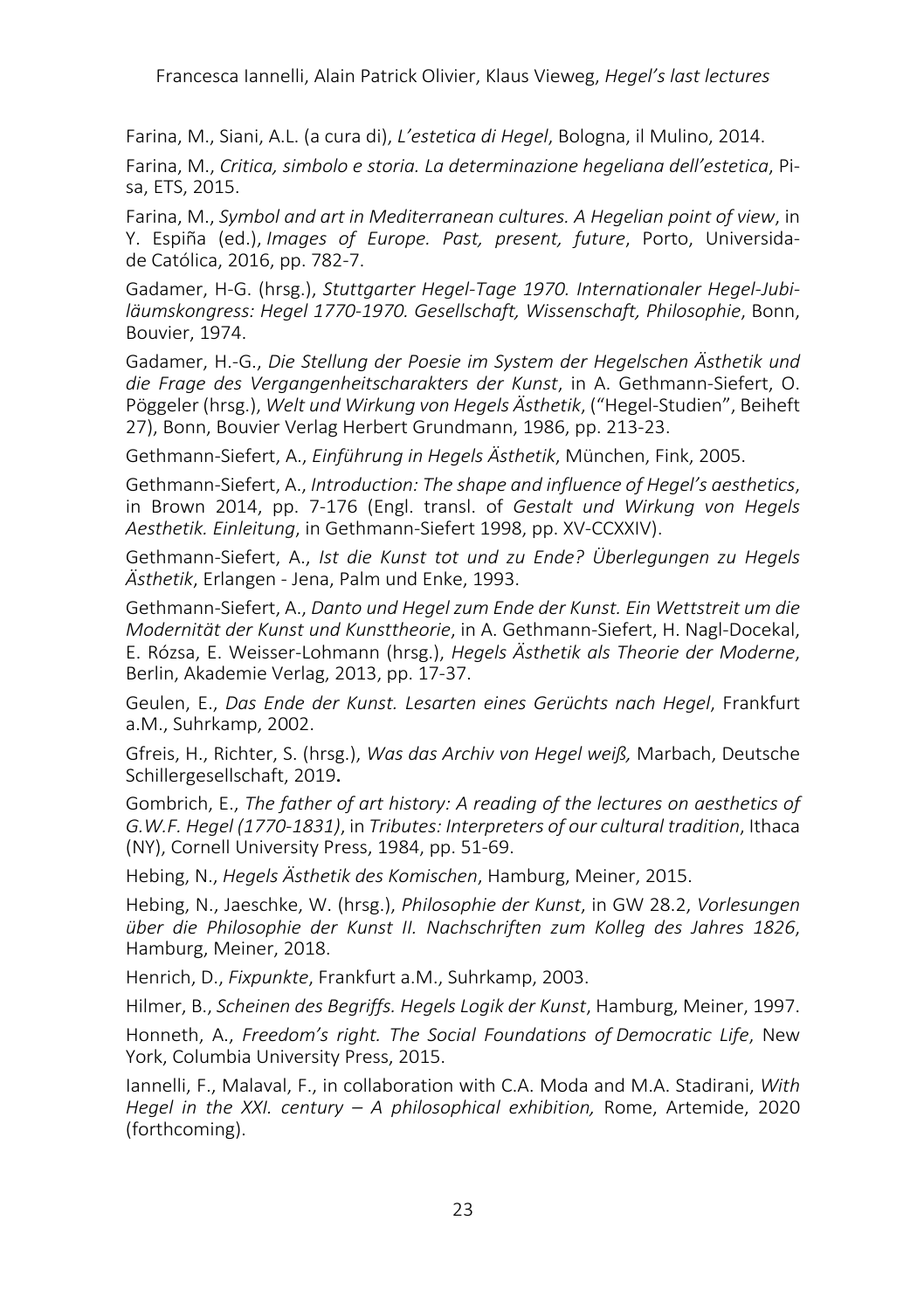Iannelli, F., *Das Siegel der Moderne. Hegels Bestimmung des Hässlichen in den Vorlesungen zur Ästhetik und die Rezeption bei den Hegelianern*, München, Fink, 2007.

Iannelli, F., Vercellone, F., Vieweg, K. (hrsg.), *Hegel und Italien – Italien und Hegel. Geistige Synergien von gernern und Heute*, Milano, Mimesis, 2019.

Iannelli, F., Garelli, G., Vercellone, F., Vieweg, K. (a cura di), *Fine o nuovo inizio dell'arte. Estetiche della crisi da Hegel al* pictorial turn, Pisa, ETS, 2016.

Iannelli, F., *Ideale* – *Variationen* – *Dissonanzen* – *Brüche*, in A. Gethmann-Siefert, H. Nagl-Docekal, E. Rózsa, E. Weisser-Lohmann (hrsg.), *Hegels Ästhetik als Theorie der Moderne*, Berlin, Akademie Verlag, 2013, pp. 39-66.

Iannelli, F., *Tod, Ende, Auflösung der Kunst? Überlegungen über Hegel und Danto*, in A. Arndt (hrsg.), *Hegel gegen Hegel* ("Hegel-Jahrbuch 2014"), Berlin, Akademie Verlag, 2014, pp. 17-22.

James, D., *Art, myth and society in Hegel's aesthetics*, London, Continuum, 2009.

Jamme, C., *Sinclairs Briefe an Hegel 1806-07*, "Hegel Studien", 13 (1978), pp. 17- 52.

Karge, H., *Projecting the future in German art historiography of the nineteenth century: Franz Kugler, Karl Schnaase, and Gottfried Semper*, "Journal of Art Historiography", 9 (2013), https://arthistoriography.files.wordpress. com/2013/12/ karge.pdf

Lukács, G., *Hegels Ästhetik*, in G.W.F. Hegel, *Ästhetik*, hrsg. F. Bassenge, Band II, Frankfurt a.M., Europäische Verlagsanstalt, 1951.

Malabou, C., *The future of Hegel: Plasticity, temporality and dialectic*, London, Routledge, 2005.

Meyer, H., *Geschichte der bildenden Künste bei den* Griechen*: von ihrem Ursprunge bis zum höchsten Flor*, vol. 1, Dresden, Walthersche Hofbuchhandlung, 1824.

Moland, L., *Hegel's Aesthetics. The art of idealism*, Oxford, Oxford University Press, 2019.

Olivier, A.P., Gethmann-Siefert, A., *Einleitung: Hegels Vorlesung zur Ästhetik oder Philosophie der Kunst*, in G.W.F. Hegel, *Vorlesungen zur Ästhetik*, Paderborn, Fink, 2017, pp. XIII-XXXI.

Olivier, A.P., *Hegel et la musique: de l'expérience esthétique à la spéculation philosophique*, Préface de B. Bourgeois, Paris, Libraire Honoré Champion, 2003.

Olivier, A.P., *Hegel's last lectures on aesthetics in Berlin 1828-29 and the contemporary debates on the end of art*, "Proceedings of the European Society for Aesthetics", 2017, pp. 385-97, hal-01705884.

Olivier, A.P., *L'expérience de la peinture et son concept*, "Verifiche", 1-2 (2016), pp. 149-82.

Olivier, A.P., *Tasting italian music: Hegel's last lectures on the aesthetics*, in F. Iannelli, F. Vercellone, K. Vieweg (hrsg.), *Hegel und Italien – Italien und Hegel, Geistige Synergien von Gestern und Heute*, Milano, Mimesis, 2019, pp. 270-9.

Olivier, A.P., Weisser-Lohmann, E. (hrsg.), *Kunst-Religion-Politik*, Paderborn, Fink, 2010.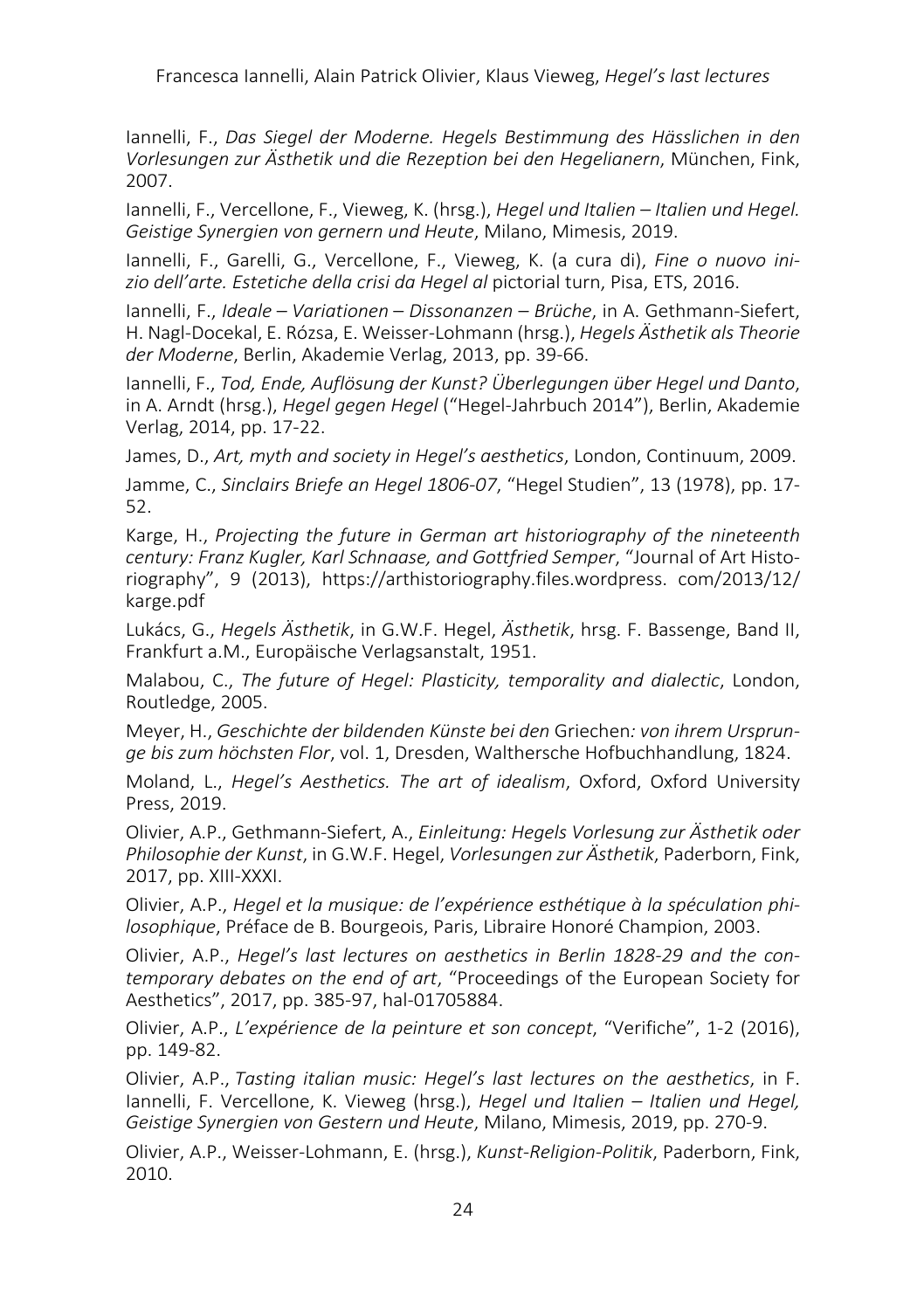Francesca Iannelli, Alain Patrick Olivier, Klaus Vieweg, *Hegel's last lectures*

Parthey, L., *Tagebücher aus der Berliner Biedermeierzeit*, hrsg. B. Lepsius, Berlin, Paetel, 1926.

Peters, J., *Hegel on beauty*, New York - London, Routledge, 2015.

Pinkard, T., *Symbolic, Classical, and Romantic Art*, in Houlgate, S. (ed.), *Hegel and the arts*, Evanston (IL), Northwestern University Press, 2007, pp. 3-28.

Pinna, G., *Hegel über das Portrait und die spezifisch moderne Konzeption des Ideals*, in U. Franke, A. Gethmann-Siefert (hrsg.), *Kulturpolitik und Kunstgeschichte. Perspektiven der Hegelschen Ästhetik*, Hamburg, Meiner, 2005, pp. 143-53.

Pippin, R.B., *After the beautiful: Hegel and the philosophy of pictorial modernism*, Chicago, The University of Chicago Press, 2013.

Pippin, R.B., *The absence of aesthetics in Hegel's aesthetics*, in Beiser, F.C. (ed.), *The Cambridge companion to Hegel and nineteenth-century philosophy*, Cambridge, Cambridge University Press, 2008, pp. 394-418.

Quante, M., *Spirit's actuality*, Paderborn, Mentis, 2018.

Rancière, J., *Aisthesis. Scenes of the esthetic regime of art*, Engl. transl. Z. Paul, London - New York, Verso, 2013.

Rancière, J., *Le temps du paysage. Aux origines de la révolution esthétique*, Paris, La Fabrique, 2020.

Rauh, H.C., Gerlach H. M. (hrsg.), *Ausgänge: zur DDR-Philosophie in den 70er und 80er Jahren*, Berlin, Links Verlag, 2009.

Rumohr, K.F. v., *Italienische Forschungen*, T. 1., Berlin ecc., Nicolai, 1827.

Rutter, B., *Hegel on the modern arts*, Cambridge, Cambridge University Press, 2010.

Schmidt am Busch, H.C., *Was wollen wir, wenn wir arbeiten? Honneth, Hegel und die Grundlagen der Kritik des Neoliberalismus*, Berlin, Duncker & Humblot, 2017.

Schneider, H., *Hegel und Hotho bei den Dürer-Feiern 1828 in Berlin*, "Jahrbuch für Hegelforschung", 4-5 (1998-99).

Siani, A.L., *Morte dell'arte, libertà del soggetto. Attualità di Hegel*, Pisa, ETS, 2017.

Siani, A.L., *Il destino della modernità. Arte e politica in Hegel*, Pisa, ETS, 2010.

Squire, M., Kottman, P.A. (eds.), *The art of Hegel's aesthetics. Hegelian philosophy and the perspectives of art history*, Paderborn, Fink, 2018.

Ventura, L., *Hegel in the arab world. Modernity, colonialism, and freedom*, Cham, Palgrave Macmillan, 2018.

Vieweg, K., *Das Denken der Freiheit*, Munich, Fink, 2012.

Vieweg, K., *Hegel. Der Philosoph der Freiheit*, Munich, Beck, 2019.

Vieweg, K., 黑格尔的艺术哲学 (*Hegel's philosophy of art*; Chinese), Beijing, The Commercial Press, 2018.

Vieweg, K., Iannelli, F., Vercellone, F., *Das Ende der Kunst als Anfang freier Kunst*, München, Fink, 2015.

Waagen, G.F., *Über Hubert und Johann van Eyck*, Max, Breslau, 1822.